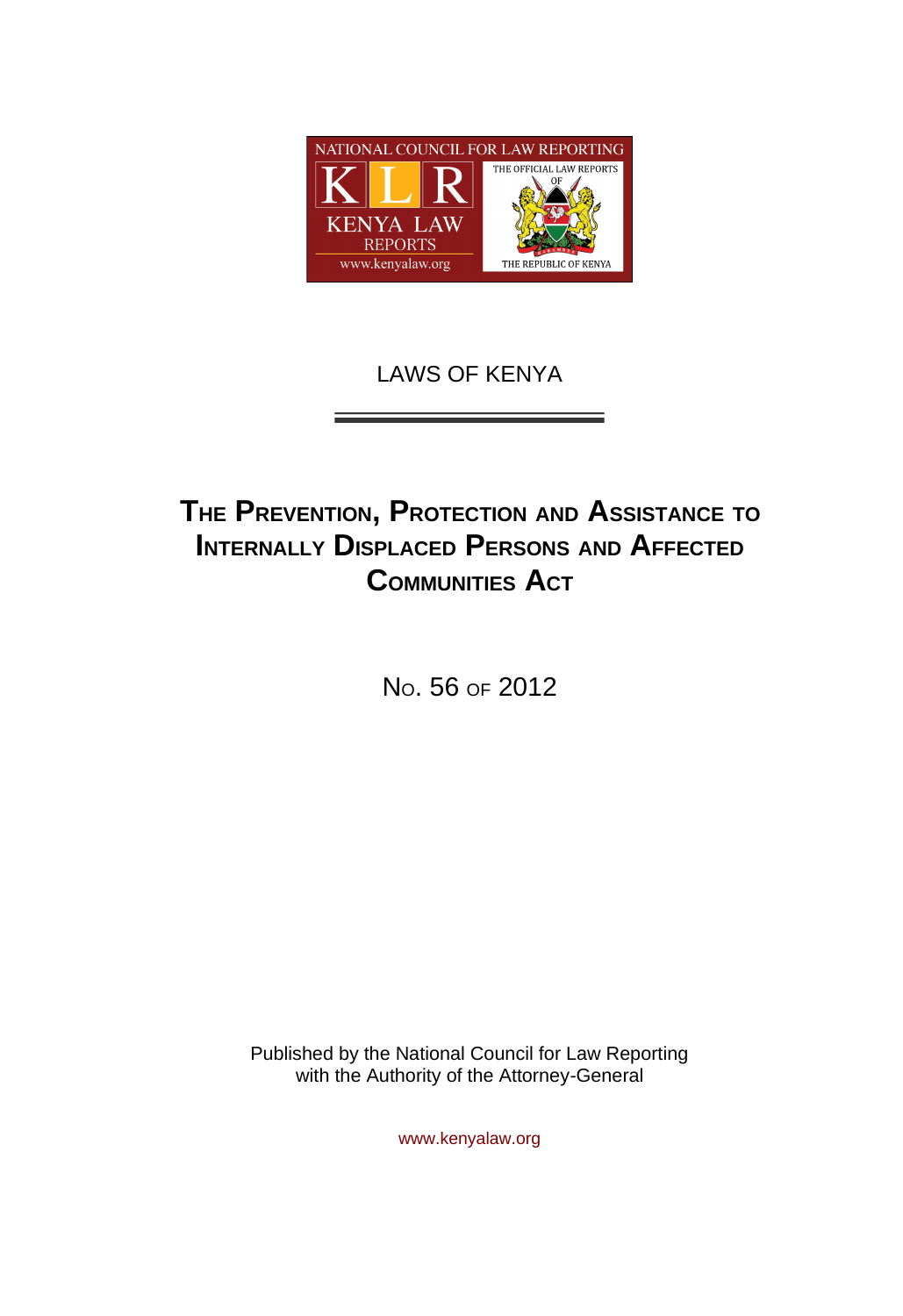# **THE PREVENTION, PROTECTION AND ASSISTANCE TO INTERNALLY DISPLACED PERSONS AND AFFECTED COMMUNITIES ACT**

# **No. 56 of 2012**

# ARRANGEMENT OF SECTIONS

*Section*

#### PART I—PRELIMINARY

1— Short title and commencement.

2—Interpretation.

PART II—PRINCIPLES OF PREVENTION, PROTECTION AND ASSISTANCE

- 3—Protocol and Guiding Principles to apply.
- 4—Rights*—*based response to internal displacement.
- 5—Prevention of displacement.
- 6—Protection from displacement.
- 7—Preparedness and mitigation.
- 8—Assistance and protection.
- 9—Durable solutions.
- 10—Obligations imposed by Protocol or Guiding Principles.

#### PART III—ADMINISTRATION

- 11—Responsibilities of Government.
- 12—Establishment of the Committee.
- 13—Functions of the Committee.
- 14—Restructuring of the Fund.
- 15—Use of the Fund.
- 16—Administration of the Fund.

PART IV—PUBLIC AWARENESS, SENSITIZATION, TRAINING AND EDUCATION

- 17—Public awareness, education and information campaign by national government.
- 18—Public awareness, education and information as part of education syllabus.
- 19—Public awareness, education and information campaign by county government.
- 20—Public awareness, education and information campaign by cities and urban areas.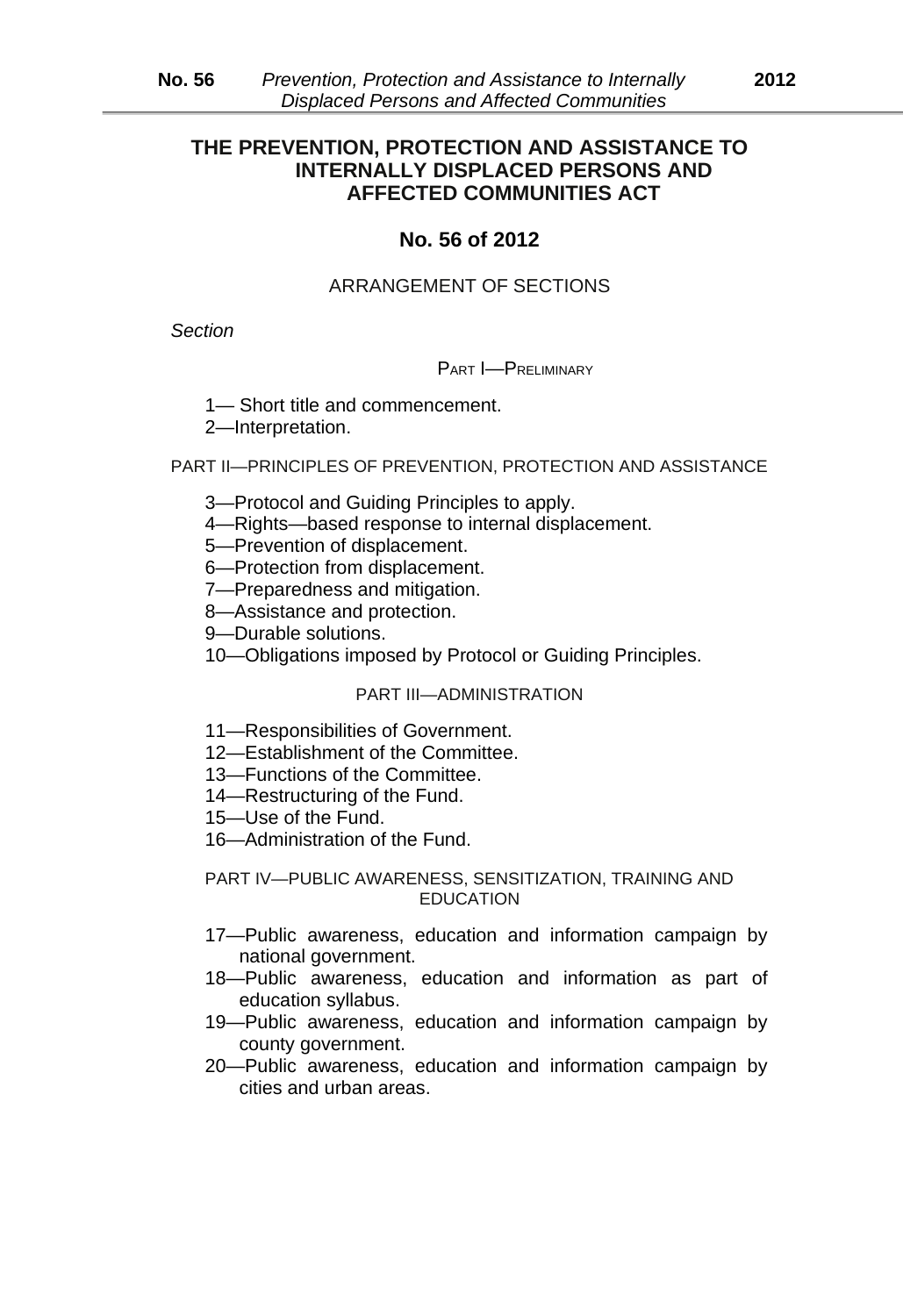PART V—PROVISIONS RELATING TO DEVELOPMENT AND DISPLACEMENT

- 21—Conditions and standards for displacement induced by development projects.
- 22—Procedures for displacement induced by development projects.

#### PART V—MISCELLANEOUS PROVISIONS

- 23—Offences relating to internal displacement.
- 24—Giving false information.

25—Rules.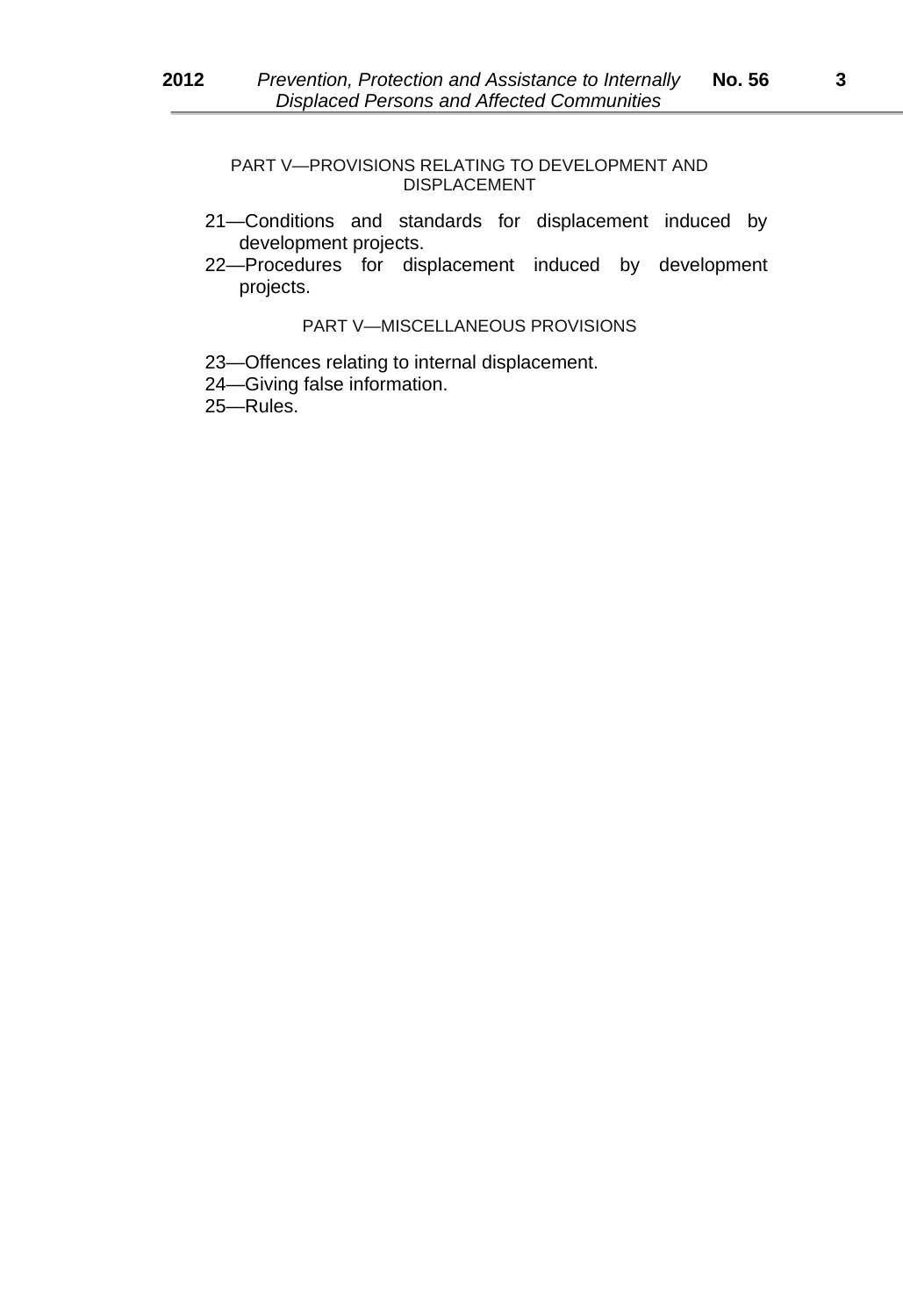# **THE PREVENTION, PROTECTION AND ASSISTANCE TO INTERNALLY DISPLACED PERSONS AND AFFECTED COMMUNITIES ACT**

# No. 56 of 2012

*Date of Assent: 31st December, 2012*

*Commencement: See Section 1*

**AN ACT of Parliament to make further provision for the prevention, protection and provision of assistance to internally displaced persons and affected communities and give effect to the Great Lakes Protocol on the Protection and Assistance to Internally Displaced Persons, and the United Nations Guiding Principles on Internal Displacement and for connected purposes**

**ENACTED** by the Parliament of Kenya, as follows—

#### PART I—PRELIMINARY

#### **Short title and commencement.**

**1.** This Act may be cited as the Prevention, Protection and Assistance to Internally Displaced Persons and Affected Communities Act, 2012, and shall come into operation upon the expiry of fourteen days from the date of publication.

#### **Interpretation.**

**2.** In this Act, unless the context otherwise requires—

"Accounting Officer" means the Principal Secretary in charge of the government department for the time being responsible for matter relating to internally displaced persons or an officer deputed by that Principal Secretary in writing;

"Cabinet Secretary" means the Cabinet Secretary in charge of the government department for the time being responsible for matters relating to internally displaced persons;

"Committee" means the National Consultative Coordination Committee on Internally Displaced Persons established by section 12;

"durable solution" means the achievement of a durable and sustainable solution to the displacement of persons through a voluntary and informed choice of sustainable reintegration at the place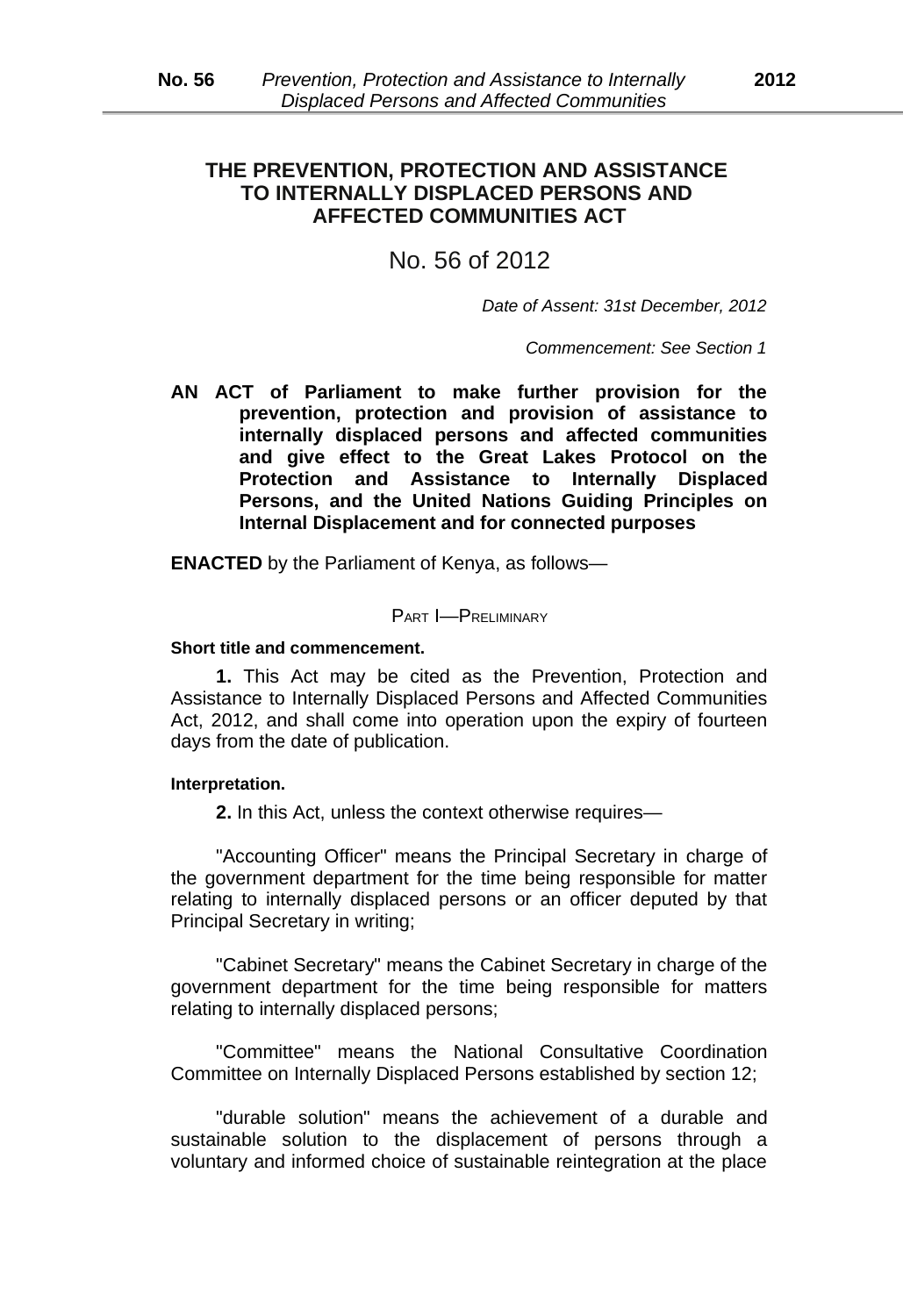of origin, sustainable local integration in areas of refuge, or sustainable integration in another part of Kenya;

"Fund" means the Humanitarian Fund provided for in section 14;

"Guiding Principles" means the 1998 United Nations Guiding Principles on Internal Displacement referred to in Article 1(3) of the Great Lakes Protocol and set out in the Second Schedule;

"Humanitarian Fund" means the Humanitarian Fund for Mitigation of Effects and Resettlement of Victims of Post*-*2007 Election Violence established by regulation 3 of the Government Financial Management Regulations, 2008 (L.N. 11 of 2008);

"internally displaced person" means a person or groups of persons who have been forced or obliged to flee or to leave their homes or places of habitual residence, in particular as a result of or in order to avoid the effects of armed conflict, large scale development projects, situations of generalized violence, violations of human rights or natural or human*—*made disasters, and who have not crossed an internationally recognized State border;

"non State actors" means persons or organizations who are not attributable to the State and whose actions are generally not attributable to the State;

"protection" means all activities aimed at obtaining full respect of the rights of internally displaced persons in accordance with the letter and spirit of the fundamental rights and freedoms under the Bill of Rights of the Constitution of Kenya and applicable regional and international human rights and humanitarian law instruments; and

"Protocol" means the Great Lakes Protocol on Protection and Assistance to Internally Displaced Persons as adopted by the International Conference on the Great Lakes Region in 2006 and set out in the First Schedule,

- (2) In this Act—
- (a) a reference to "public interest" shall be construed, in reference to large*—*scale development projects, the development interests of, and for the benefit of, the people of the Republic as whole, including persons displaced by such project;
- (b) a reference to "United Nations" shall be construed to be a reference to the United Nations Country Team in Kenya;
- (c) until after the first election under the Constitution, reference to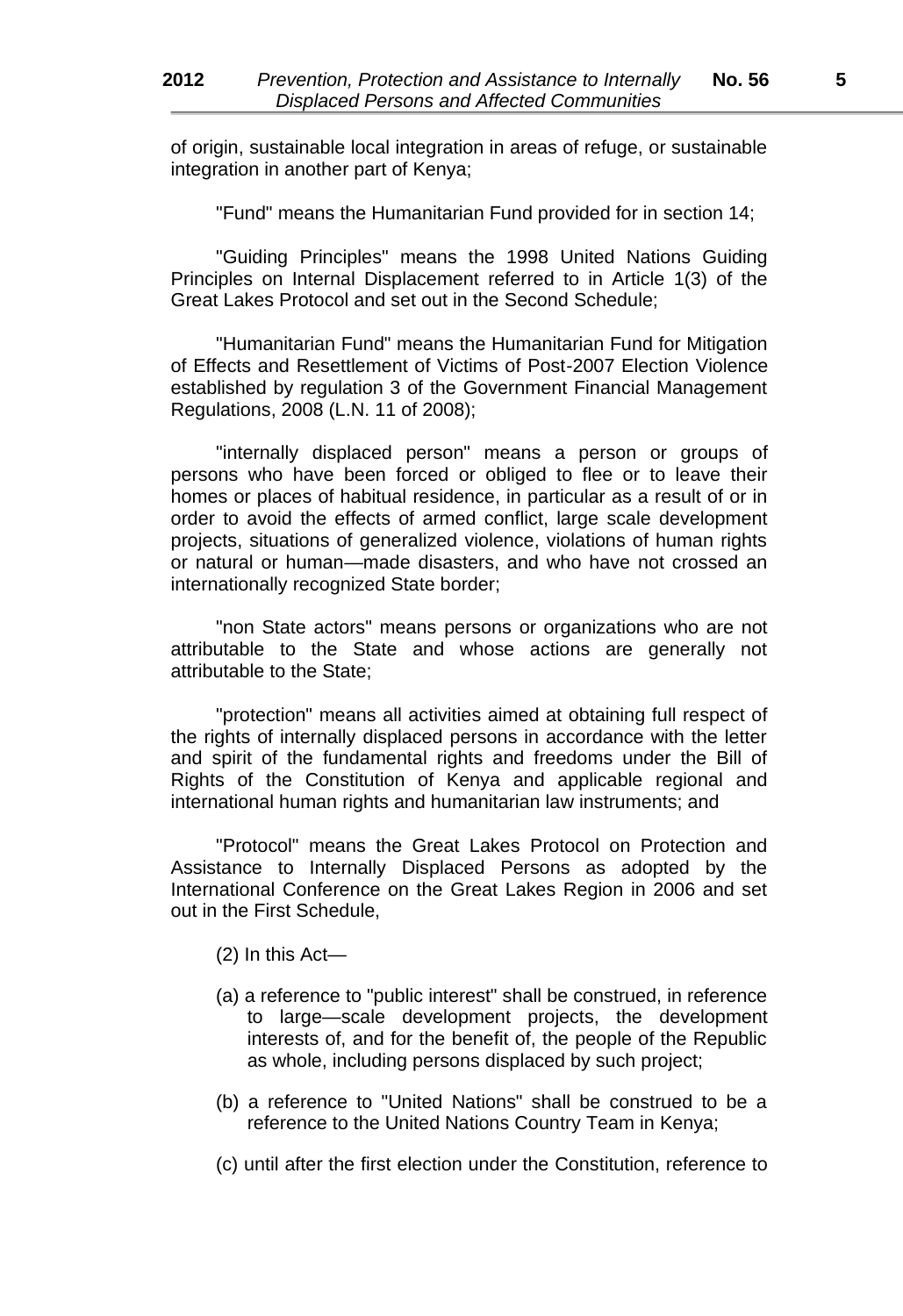"Cabinet Secretary" shall be construed to mean "Minister";

(d) until after the first election under the Constitution, reference to "Principal Secretary" shall be construed to mean "Permanent Secretary".

PART II—PRINCIPLES OF PREVENTION, PROTECTION AND ASSISTANCE

# **Protocol and Guiding Principles to apply.**

- 3. Subject to the Constitution and this Act,—
- (a) the provisions of the Protocol; and
- (b) the provisions of the Guiding Principles,

shall apply to all internally displaced persons in Kenya.

#### **Rights***-***based response to internal displacement.**

**4.** The Government and any other organization, body or individual when responding to a situation of internal displacement and the needs of internally displaced persons under this Act, shall take into account their rights and freedoms as set out in the Bill of Rights of the Constitution.

#### **Prevention of displacement.**

**5.** (1) Subject to the Constitution, the Government and any other organization, body or individual shall guard against factors and prevent and avoid conditions that are conducive to or have the potential to result in the displacement of persons.

(2) The Government and any other organization, body or individual shall prevent internal displacement in situations of armed conflict, generalized violence, human rights violations, natural or human*-*made disasters and development projects.

(3, The Government shall raise public awareness, undertake sensitization, training and education on the causes, impact and consequences of internal displacement and means of prevention as provided for in sections 17 *—* 20 of this Act.

(4) The Government shall establish a prevention mechanism charged with monitoring areas inhabited by persons at risk of displacement, periodical reporting on the situation in such designated areas and early warning issued to the Cabinet Secretary and the Chair of the Committee for further action to prevent internal displacement.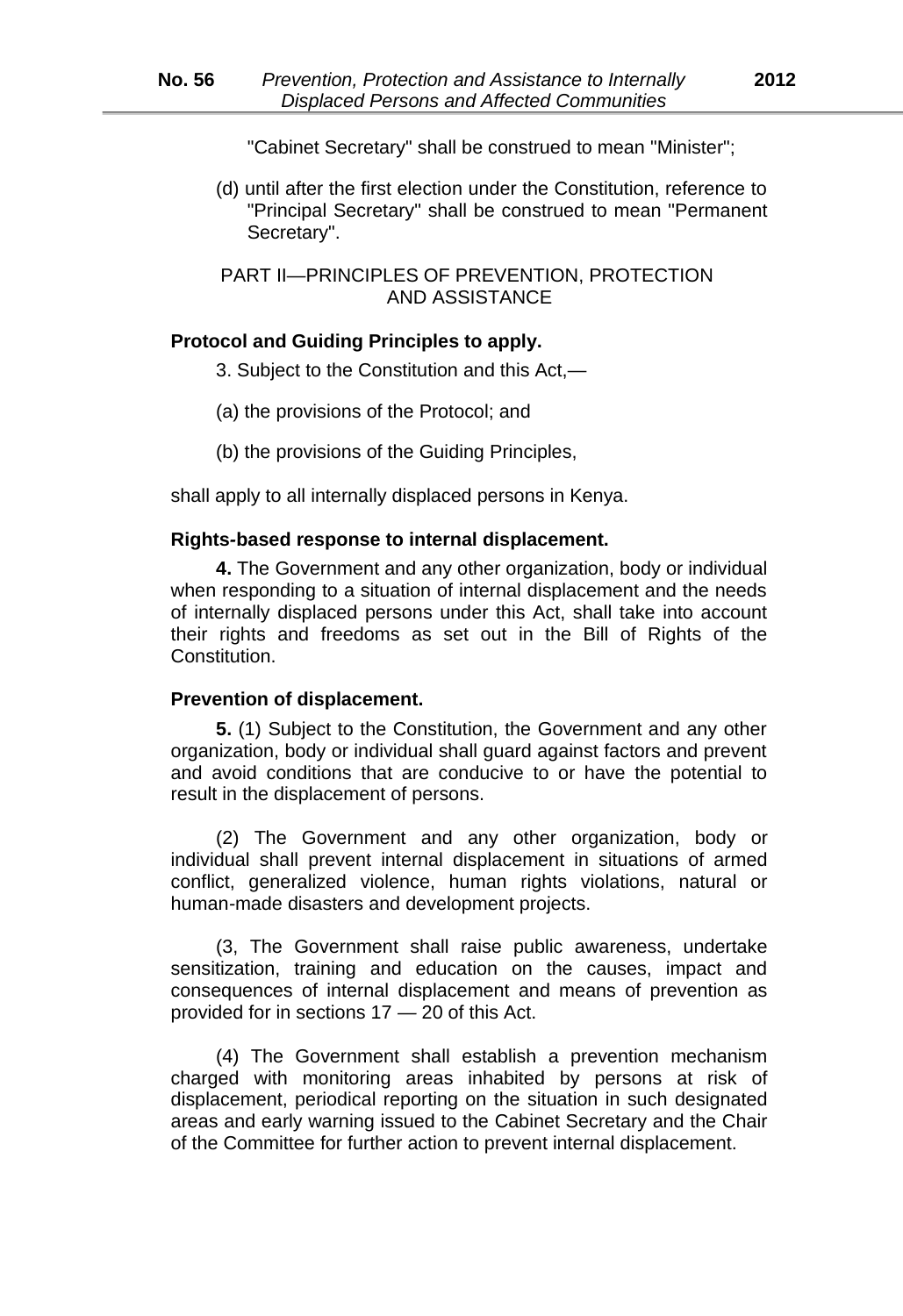#### **Protection from displacement.**

**6.** (1) The Government shall protect every human being against arbitrary displacement.

(2) Arbitrary displacement in the manner specified under principle 6(2) of the Guiding Principles is prohibited and shall constitute an offence punishable under this Act as specified in section 23.

(3) Displacement and relocation due to development projects shall only be lawful if justified by compelling and overriding public interests and in accordance with the conditions and procedures in Article 5 of the Protocol, Principles 7*—*9 of the Guiding Principles and as specified in sections 21*—*22 of this Act.

#### **Preparedness and mitigation.**

**7.** Subject to the Constitution, the Government shall put into place measures and structures to prepare for emergency disaster and ensuing internal displacement and mitigate its consequences.

#### **Preparedness and mitigation.**

**8.** (1) The Government shall put into place measures for assistance and protection needs of internally displaced persons with particular regard to displaced communities with a special dependency on and attachment to their lands and the protection needs of women, children, persons with disabilities, the elderly and other persons with special needs.

(2) Assistance and protection needs of communities in rural and urban areas where displaced persons find refuge shall equally be addressed based on their needs.

(3) In formulating programmes for assistance and protection under this section, the Government shall ensure that consultation is made with the internally displaced persons.

#### **Durable solutions.**

**9.** (1) The Government shall create the conditions for and provide internally displaced persons with a durable and sustainable solution in safety and dignity and shall respect and ensure respect for the right of internally displaced persons to make an informed and voluntary decision on whether to return, locally integrate or resettle elsewhere in the country.

(2) Without limiting the generality of the subsection (1), the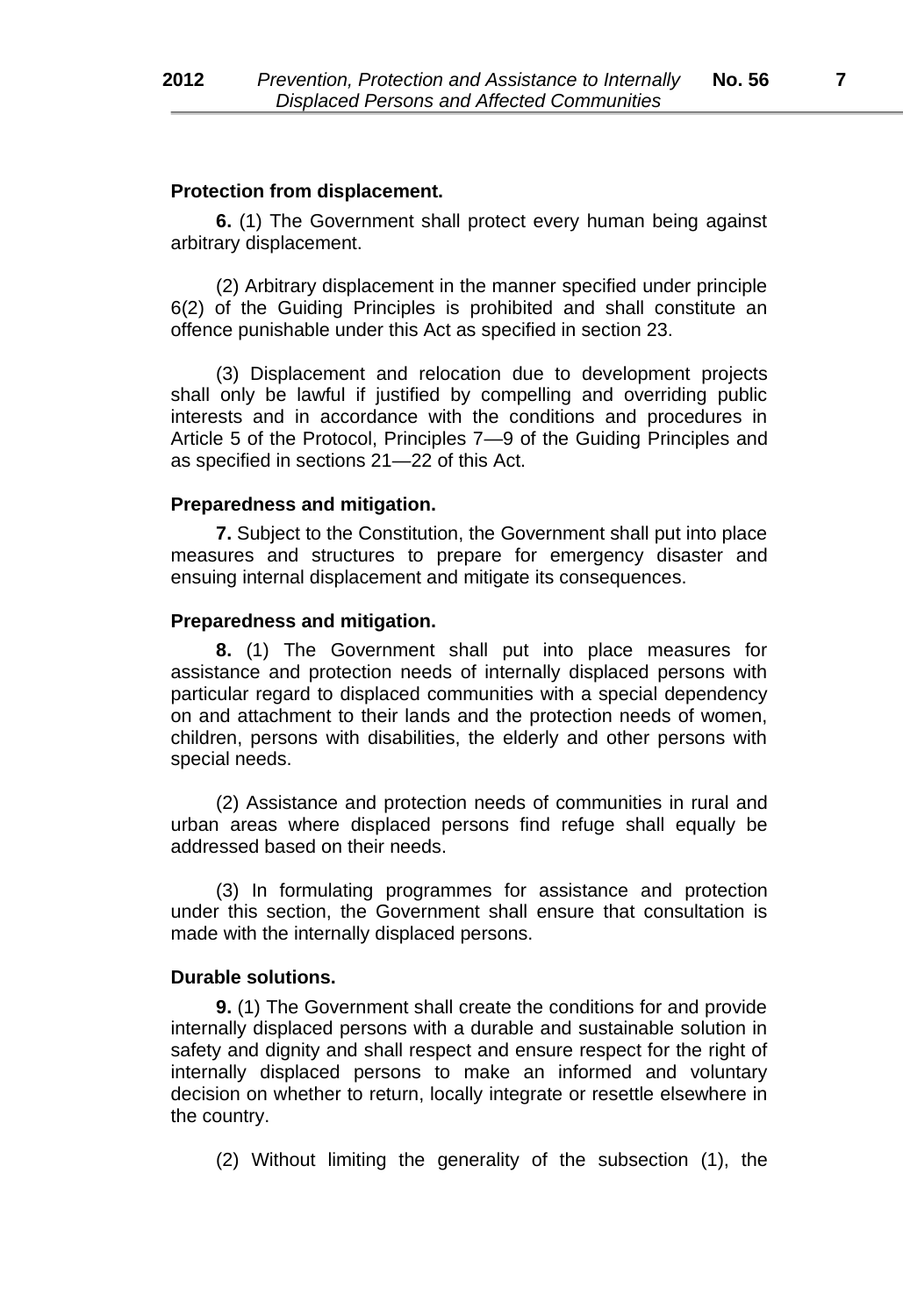following conditions for durable solutions shall apply:

- (a) long*-*term safety and security;
- (b) full restoration and enjoyment of the freedom of movement;
- (c) enjoyment of an adequate standard of living without discrimination;
- (d) access to employment and livelihoods;
- (e) access to effective mechanisms that restore housing, land and property;
- (f) access to documentation;
- (g) family reunification and the establishment of the fate and whereabouts of missing relatives;
- (h) equal participation in public affairs; and
- (i) access to justice without discrimination.

(3) The procedure for resettlement of internally displaced persons and the standards applicable to such resettlement shall be as prescribed.

(4) In formulating the durable solutions under this section, the Government shall ensure that consultation is made with internally displaced persons.

#### **Obligations imposed by Protocol or Guiding Principles.**

**10.** Every person, including any public body, State officer or public officer and private body or individual involved in the protection and assistance to internally displaced persons in the Kenya shall act in accordance with the Protocol, the Guiding Principles and as provided for in this Act.

#### PART III—ADMINISTRATION

#### **Responsibilities of Government.**

**11.** (1) The national Government shall bear ultimate responsibility for the administrative implementation of this Act.

(2) For the purposes of any provision of the Protocol and the Guiding Principles that confers or imposes a power, duty or function on a State, that power, duty or function may be exercised or carried out on behalf of the Government of Kenya by the Cabinet Secretary, if this Act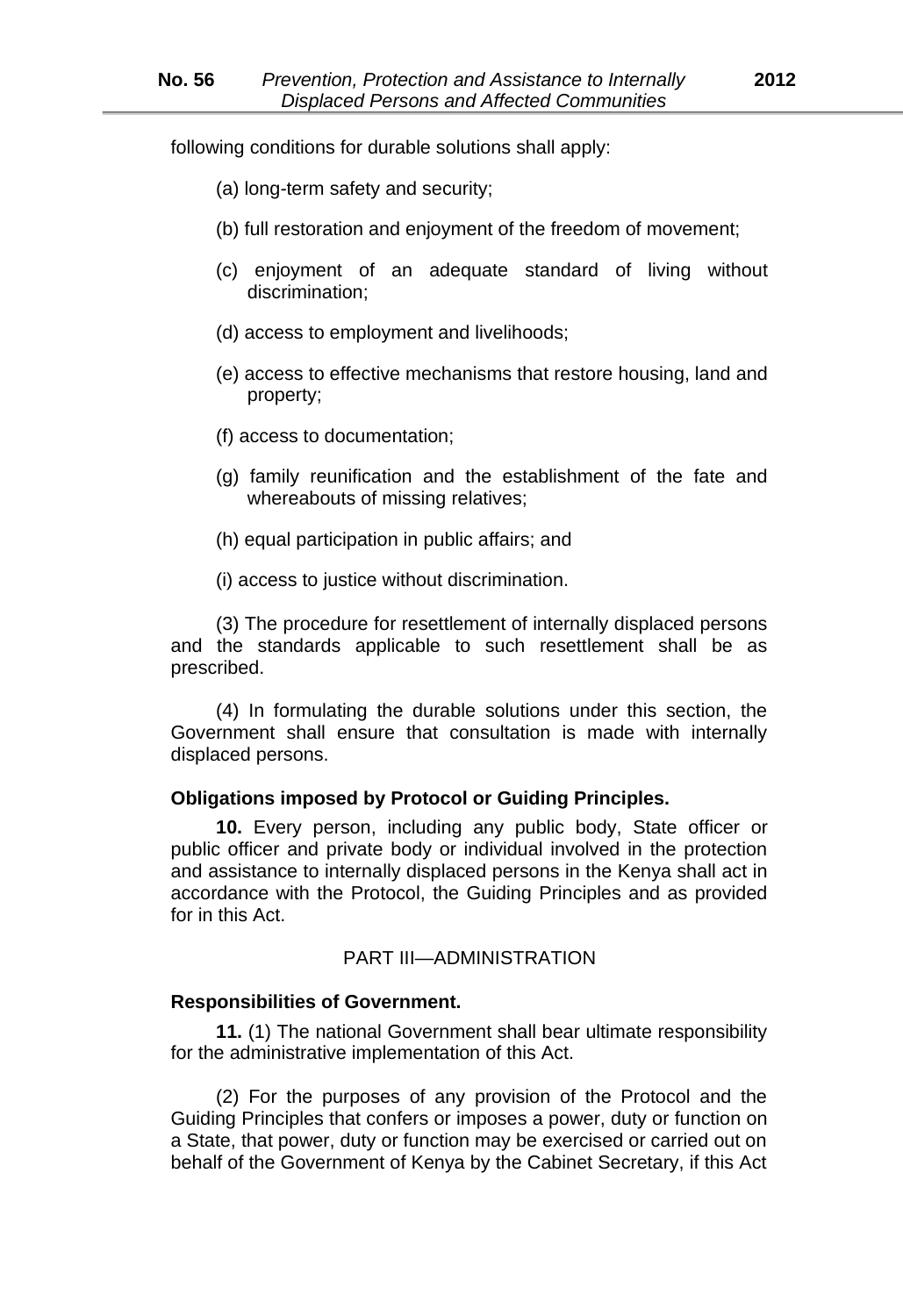makes no other provision in that regard.

(3) County Governments shall bear responsibility for the administrative implementation of the provisions of this Act in accordance with their functions and powers accorded by Article 186 and the Fourth Schedule of the Constitution.

(4) Without prejudice to the generality of the foregoing, the Government shall, in accordance with Article 3 (3) of the Protocol and Principles 2(1) and 28 (1) of the Guiding Principles, bear the primary duty and responsibility for—

- (a) preventing and protecting from internal displacement, preparing for it and mitigating its consequences;
- (b) protecting and assisting internally displaced persons throughout the Republic; and
- (c) creating conditions conducive to and providing durable and sustainable solutions for internally displaced persons.

(5) In particular, the Government shall bear the primary duty and responsibility to—

- (a) designate, where necessary, official areas for the settlement of internally displaced persons in the Republic;
- (b) facilitate the administration of settlement areas for internally displaced persons;
- (c) ensure adequate provision of basic social and health services in areas inhabited by internally displaced persons;
- (d) ensure, where necessary, the maintenance of public order, public security, and public health in areas inhabited by internally displaced persons:
- (e) safeguard and maintain the civilian and humanitarian character of settlements; and
- (f) ensure adequate provision of the social economic rights specified in Article 43 of the Constitution.

(6) In particular, the Government shall and in accordance with Article 3 (6*-*8) and (10) of the Protocol and Principles 24*-*27 of the Guiding Principles—

(a) request international assistance if the capacity of the Government to provide such protection and assistance is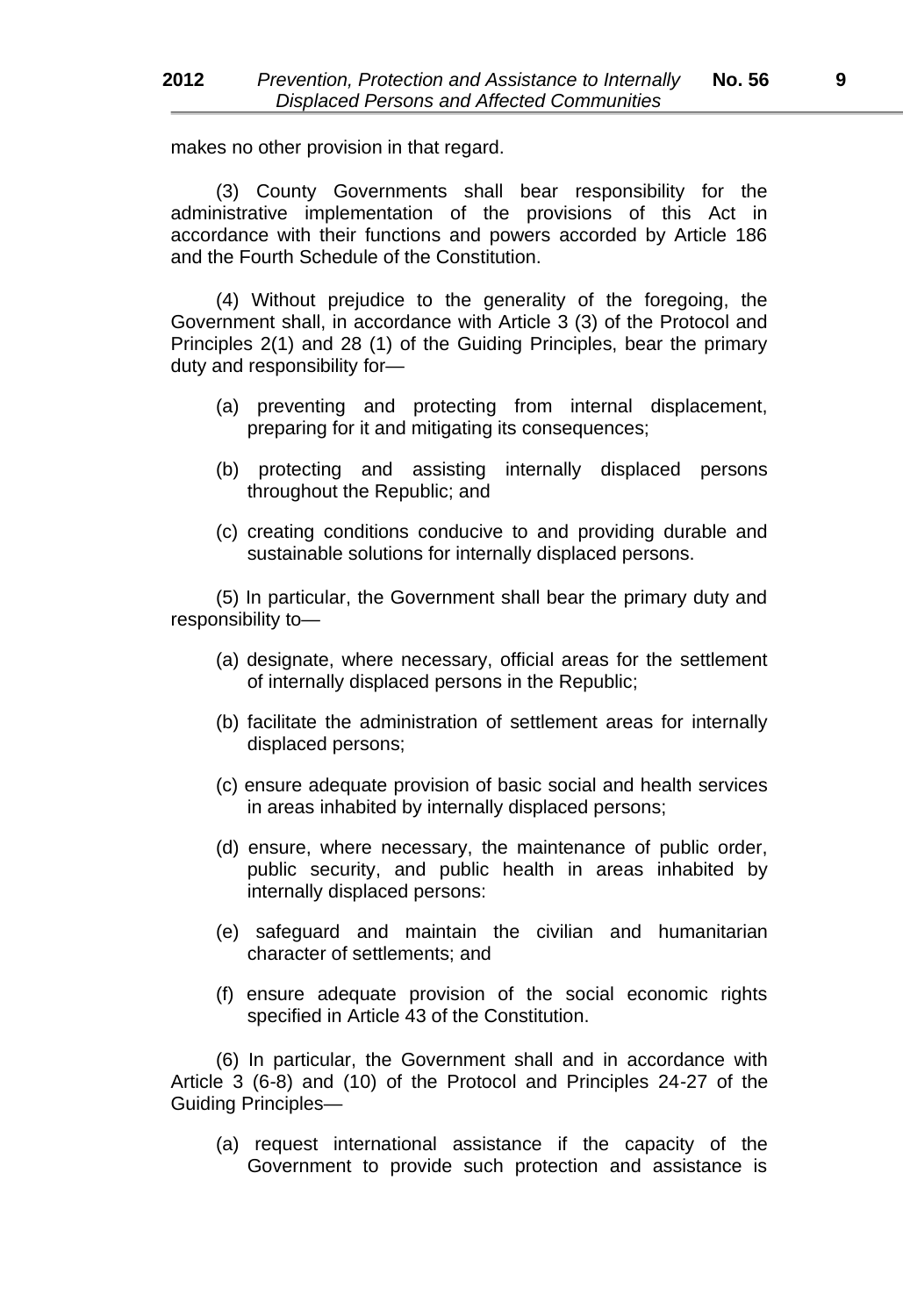insufficient, inadequate or lacking;

- (b) ensure rapid and unimpeded access of humanitarian personnel to all internally displaced persons;
- (c) ensure that humanitarian assistance is not diverted; and
- (d) ensure the protection of humanitarian personnel, transports and goods.

(7) The Government, through the Cabinet Secretary may delegate to the Committee the exercise of any of the responsibilities under subsections (4), (5) and (6).

#### **Establishment of the Committee.**

**12.** (1) There is hereby established a Committee to be known as the National Consultative Coordination Committee on Internally Displaced Persons.

(2) The Committee shall be an unincorporated body under the relevant Government Department for the time being responsible for matters relating to internal displacement.

- (3) The Committee shall consist of—
- (a) a Chairperson from among those listed in paragraphs (b) to (1) appointed by the President;
- (b) the Principal Secretary of the Government Department for the time being responsible for matters relating to internal displacement;
- (c) the Principal Secretary of the Government Department for the time being responsible for matters relating to internal security;
- (d) the Principal Secretary of the Government Department for the time being responsible for matters relating to finance;
- (e) the Principal Secretary of the Government Department for the time being responsible for matters relating to lands;
- (f) the Principal Secretary of the Government Department for the time being responsible for matters relating to justice and constitutional affairs;
- (g) the Attorney*-*General;
- (h) the Director of Public Prosecutions;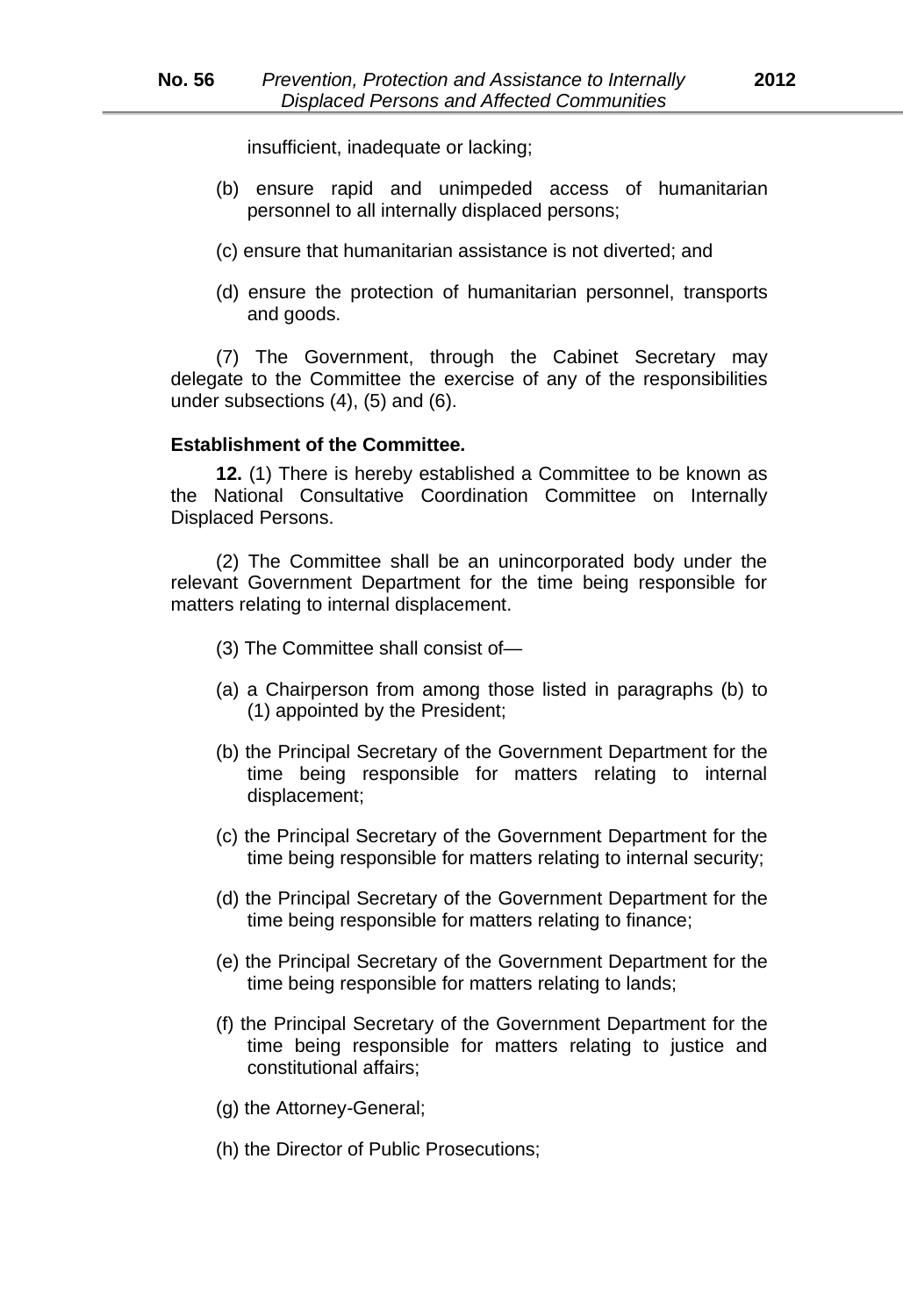- (i) the Chairperson of the Kenya National Commission on Human Rights;
- (j) the Chairperson or a Commissioner from the National Lands Commission;
- (k) two persons appointed by the Cabinet Secretary to represent the non State actors and donor community; and
- (I) two persons of opposite gender appointed by the Cabinet Secretary and nominated by internally displaced persons from amongst their number in such manner as may be prescribed.

(4) The accounting Officer shall provide the secretariat to the Committee.

(5) The persons referred to under paragraphs (b) to (j) may attend in person or designate their alternate representatives not below the level of their immediate deputies.

(6) The conduct of business and affairs of the Committee shall be as set out in the Third Schedule.

#### **Functions of the Committee.**

**13.** The functions of the Committee shall be to—

- (a) serve as the official impartial and humanitarian focal body liaising between Government Departments, the United Nations, non State actors, the Secretariat of the International Conference of the Great Lakes Region, and where appropriate the African Union;
- (b) determine and establish procedures and channels of engagement and cooperation between Government Departments, the United Nations, non State actors, the Secretariat of the International Conference of the Great Lakes Region and where appropriate the African Union in order to enhance the effectiveness of the response to internal displacement;
- (c) coordinate prevention and preparedness efforts, protection and assistance to internally displaced persons throughout their displacement until a durable and sustainable solutions is found, and to host communities as needed, among relevant Government Departments, the United Nations, and non State actors;
- (d) ensure the registration of all internally displaced persons in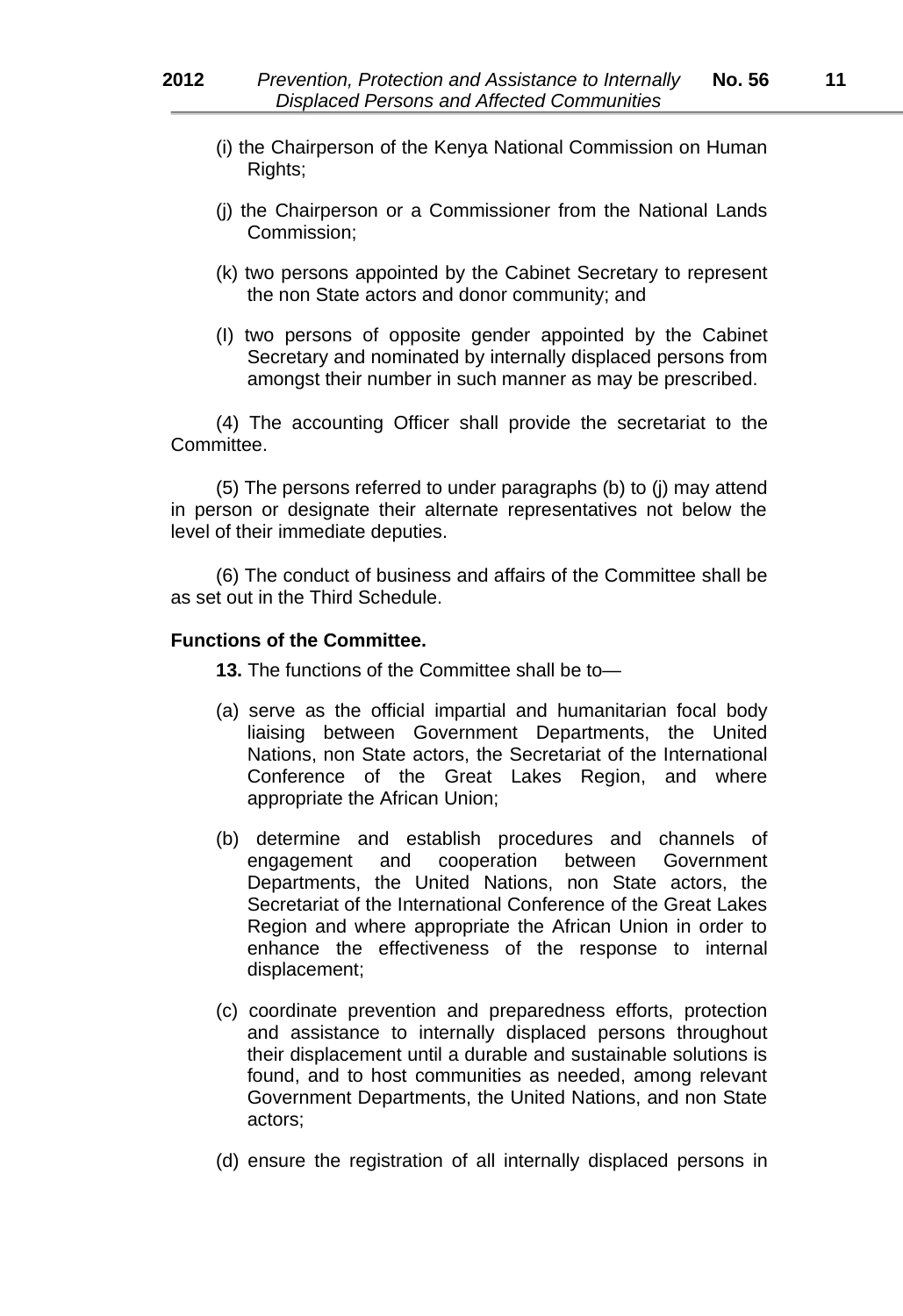order to maintain a national data*-*base of such persons which registration shall—

- (i) commence and conclude within thirty days of the occurrence of internal displacement;
- (ii) be declared by the Cabinet Secretary through the issuance of a Gazette notice;
- (iii) be only for reasons of ascertaining the identification, profile, conditions, and numbers of internally displaced persons for the sole purpose of protection and assistance in accordance with article 3 (4) of the Protocol;
- (e) raise national awareness, sensitize and facilitate and coordinate training and education on the causes, impact and consequences of internal displacement and means of prevention, protection and assistance as provided for in sections 18*—*21 of this Act;
- (f) oversee the management and use of the Fund provided for in section 15 of this Act;
- (g) prepare an Annual Report relating to the fulfilment of its functions for tabling before Parliament on the situation of internally displaced persons;
- (h) monitor and supervise the operational implementation of the Protocol and the Guiding Principles by virtue of this Act; and
- (i) advise the Cabinet Secretary on the exercise of his or her powers and functions under this Act.

#### **Restructuring of the Fund.**

**14.** (1) There shall be the restructuring of the current existing national Humanitarian Fund.

- (2) The Fund shall be the successor to the Humanitarian Fund.
- (3) The Fund shall consist of*—*
- (a) any balance existing in the Humanitarian Fund as at the commencement of this Act ;
- (b) donations by bilateral and multilateral donors, without prejudice to their possibility to directly fund activities to assist and protect internally displaced persons in Kenya;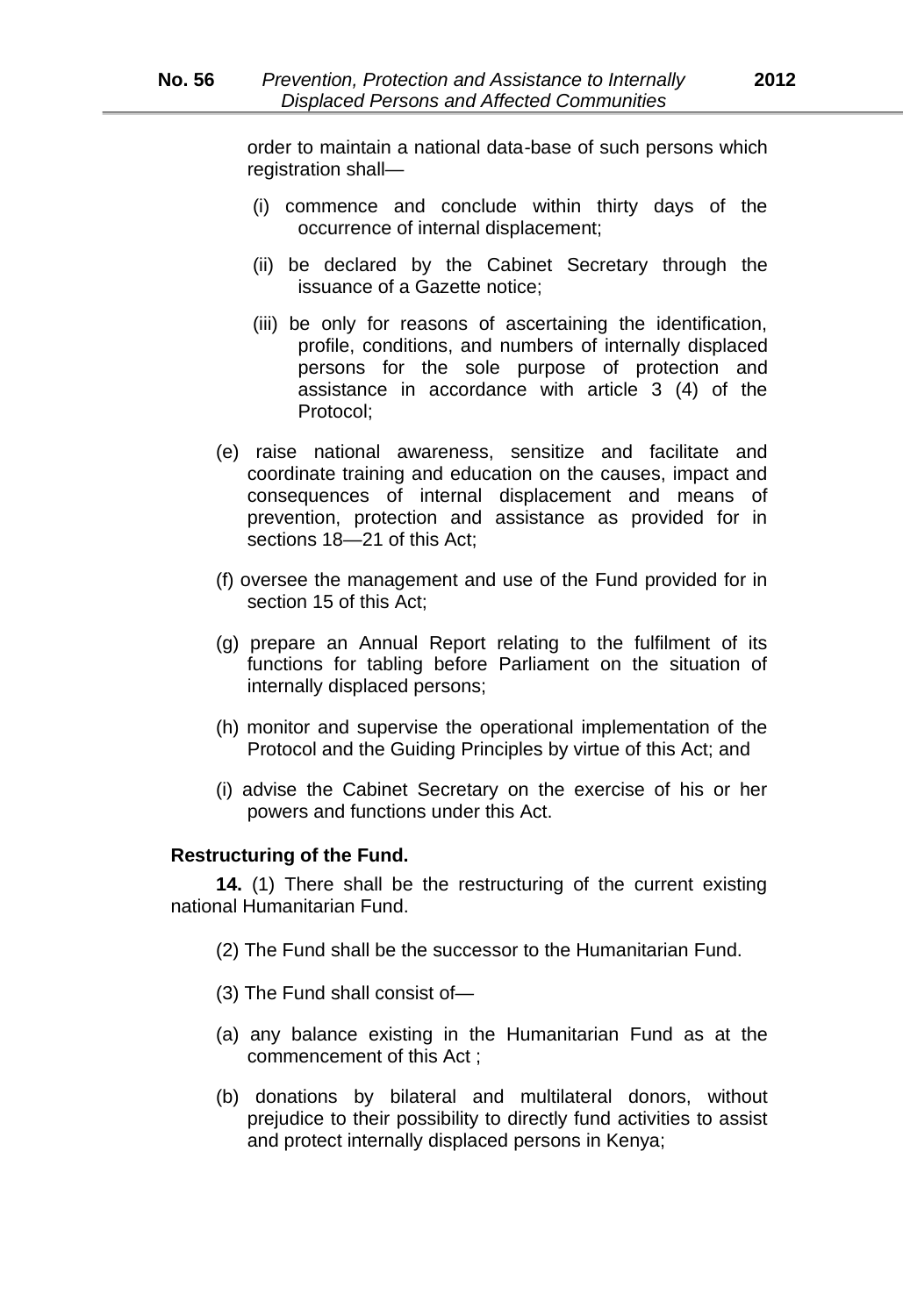- (c) sums received, including grants, donations, contributions or gifts from any person or institution;
- (d) moneys earned or arising from any investment of the Fund;
- (e) funds from the exchequer; and
- (f) all other sums which may in any manner become payable to, or vested in, the Fund.

#### **Use of the Fund.**

**15**. (1) The Fund shall be used for meeting the capital and recurrent expenditure relating to*—*

- (a) the protection and assistance to internally displaced persons and the provision of a durable solution to them as provided for in sections 9 and 10 of this Act including*—*
	- (i) their former homes or alternative settlement sites;
	- (ii) the replacement of their basic household effects;
	- (iii) enabling them to re*—*start their basic livelihood;
	- (iv) the reconstruction of destroyed basic housing and rehabilitation of community utilities and institutions;
- (b) the prevention of internal displacement through preventive measures, including*—*
	- (i) the establishment of the preventive mechanism as provided for in section 5 (4) of this Act;
	- (ii) public awareness campaigns, sensitization, training and education on the causes, impact and consequences of internal displacement as provided for in sections 6 (3) and 18*—*21 of this Act;
- (c) assisting in the operations of the Committee and non State actors' programmes in accordance with subsection (3);
- (d) any other matter incidental to the matters stated in paragraphs (a) (b) and (c).

(2) Any capital and recurrent expenditures made, that exceed the resources available, by County Governments in accordance with their responsibility for the administrative implementation of the provisions of this Act in accordance with their functions and powers accorded by Article 186 and the Fourth Schedule of the Constitution shall be covered by the Fund.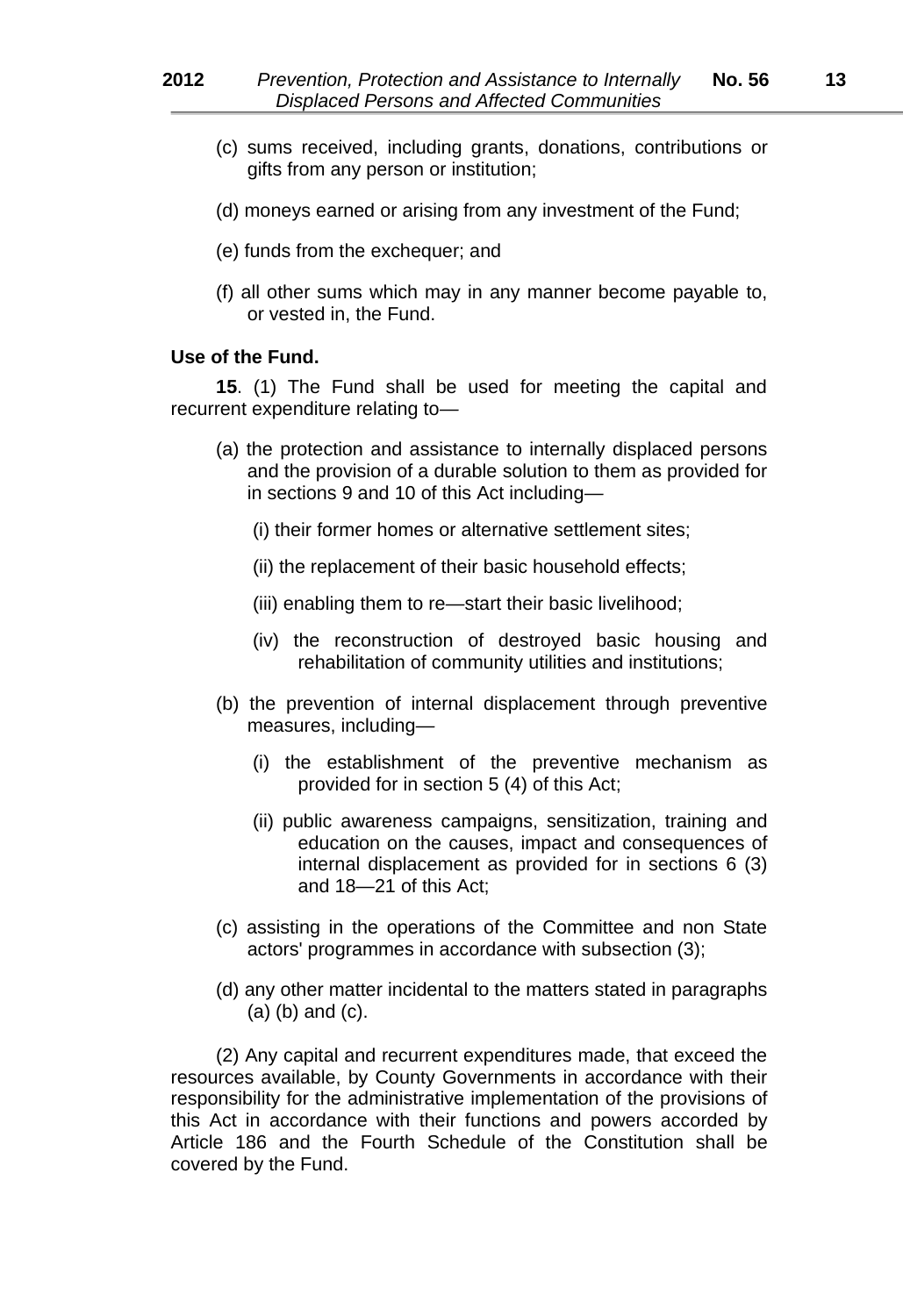(3) An amount of not less than three per cent of the Fund's annual income shall be used to equitably finance the Committee in its operation and an additional amount of not less than fifteen per cent shall be used to fund relevant non State actors' programmes. The funding mechanism, the programmes to be funded and the amount will be determined by the National Consultative Co-ordination Committee.

(4) Unless the Treasury otherwise directs, the receipts, earnings or accruals of the Fund and its balances at the close of each financial year shall not be paid into the Consolidated Fund, but shall be retained for the purposes of the Fund in accordance with article 206 (1) (a) of the Constitution.

#### **Administration of the Fund.**

**16.** (1) The Fund shall be administered by the Accounting Officer under the general direction of the Committee.

(2) The Accounting Officer may, with the approval of the Cabinet Secretary for the time being responsible for finance, invest or place on a deposit account any of the moneys of the Fund and any interest earned on moneys so invested or deposited shall be placed to the credit of the Fund.

- (3) The Accounting Officer shall—
- (a) supervise and control the administration and use of the Fund as provided for in this section under the general direction of the Committee;
- (b) reports at least once in every six months to the Committee on the management and use of the Fund;
- (c) impose conditions on the use of any expenditure personally authorized and may impose any restriction' or other requirement concerning use of expenditure;
- (d) cause to be kept proper books of account. and other books and records in relation to the Fund as well as to all the various activities and undertakings of the Fund;
- (e) prepare, sign and transmit to the Auditor*-*General in respect of each financial year and within three (3) months after the end thereof, a statement of accounts relating to the Fund in accordance with the Public Audit Act, 2003 (No. 12 of 2003) and in such details as the Treasury may from time to time direct;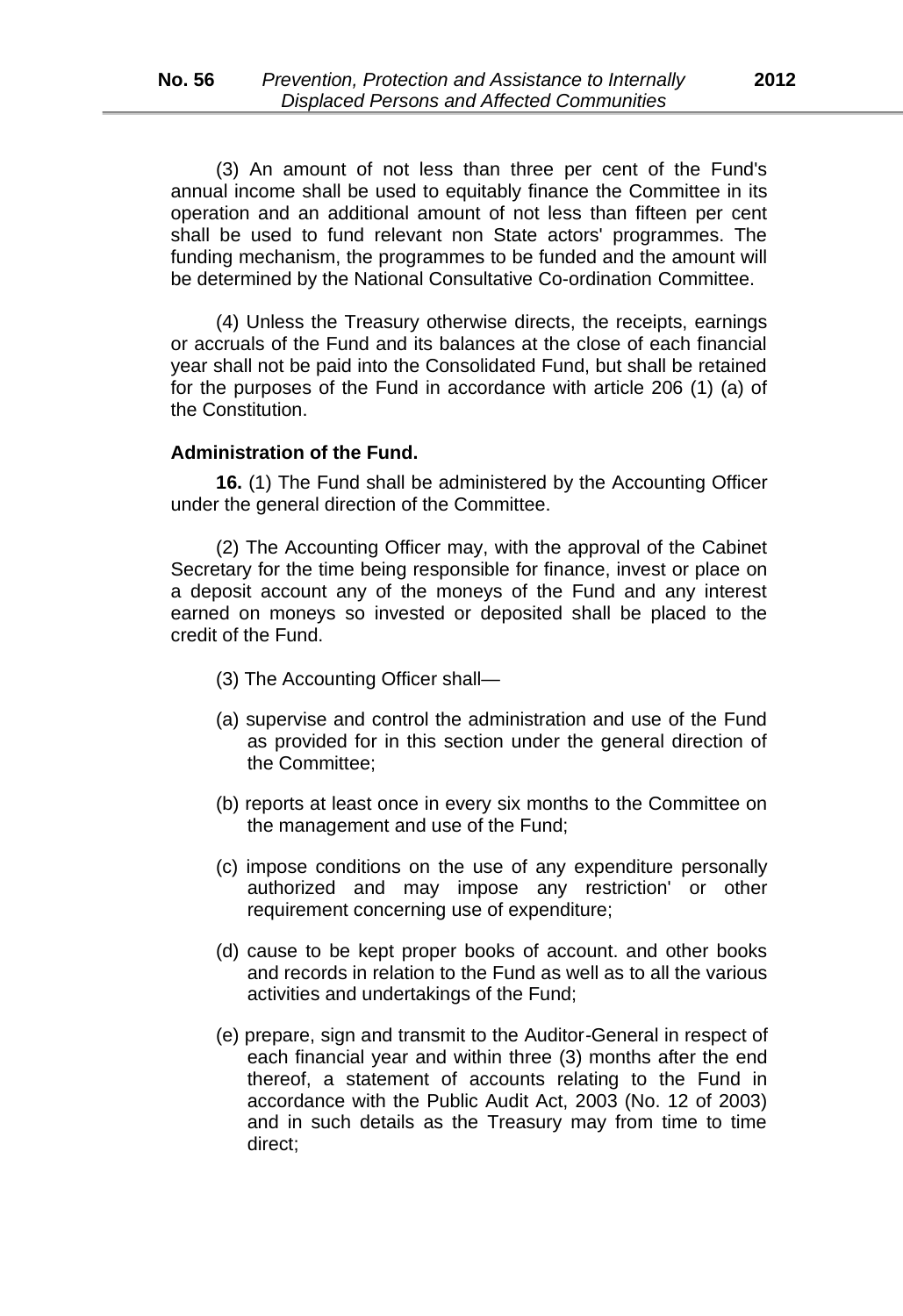- (f) furnish such additional information as may be required for examination and audit by the Auditor*-*General or under any law; and
- (g) designate such staff as may be necessary to assist in the management of the Fund.

# PART IV—PUBLIC AWARENESS, SENSITIZATION, TRAINING AND **EDUCATION**

#### **Public awareness, education and information campaign by national government**

**17.** (1) The national Government, in order to prevent future instances of internal displacement in Kenya, shall promote public awareness about the causes, impact, and consequences of internal displacement as well as on means of prevention, protection and assistance to internally displaced persons through a comprehensive nation*-*wide education and information campaign.

(2) The public awareness, education and information campaign referred to in subsection (1) shall be carried out in schools and other institutions of learning, prisons, remand homes and other places of confinement, amongst the disciplined forces, at places of work and in all communities throughout Kenya.

(3) The national Government in collaboration with the Committee shall provide training, sensitization and awareness programmes on the causes, impact and consequences of internal displacement, as well as on means of prevention, protection and assistance to internally displaced persons for—

- (a) employees of all national Government Departments, authorities and other agencies;
- (b) employees of private and informal sectors;
- (c) community and social workers; and
- (d) media professionals, educators, and other stakeholders involved in the dissemination of information to the public on the causes, effects, means of prevention, protection and assistance to internally displaced persons.

(4) In conducting the education and information campaign referred to in this section, the national Government shall ensure the involvement and participation of individuals and groups affected by internal displacement without endangering their safety.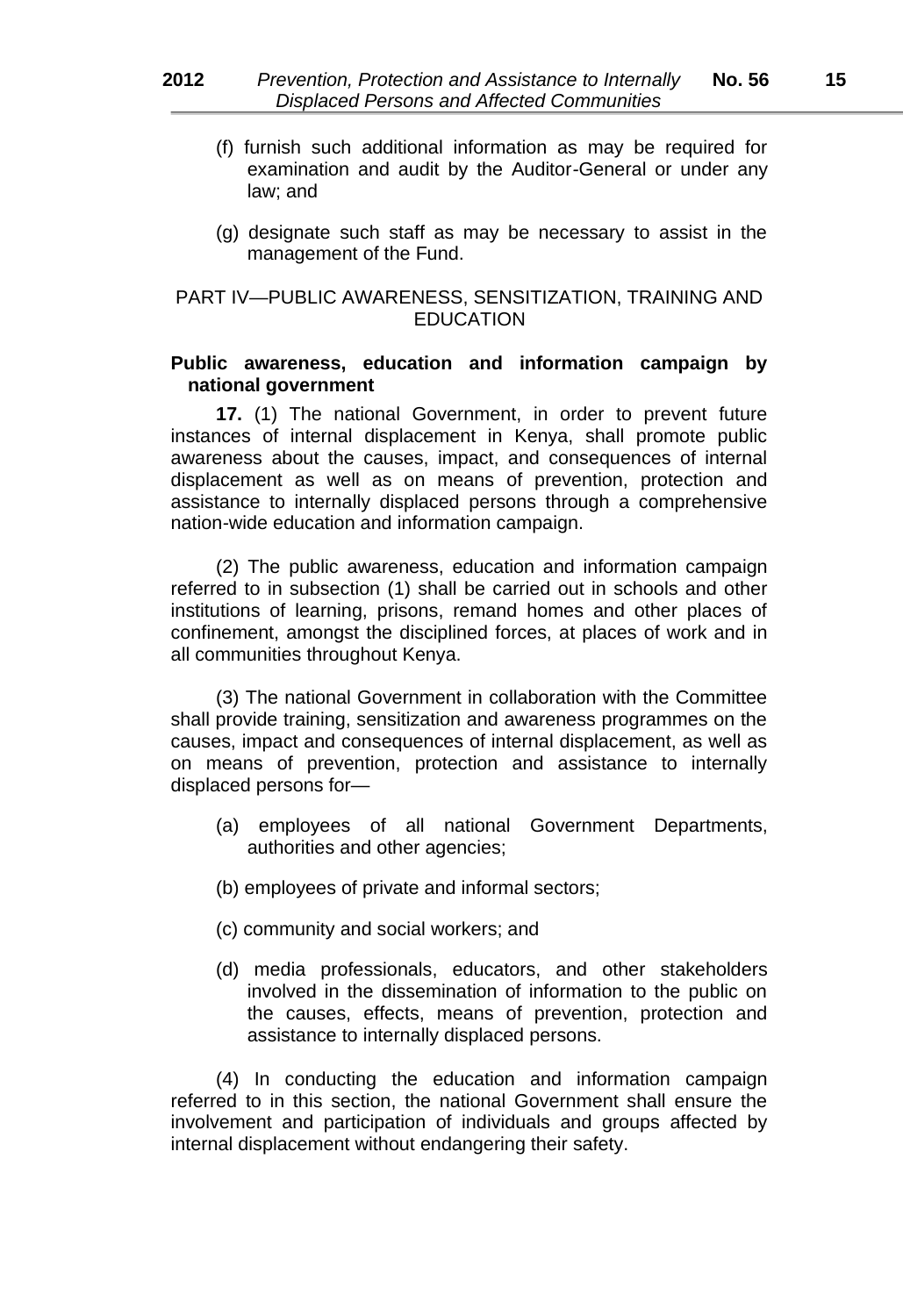# **Public awareness, education and information as part of education syllabus.**

**18.** (1) The Committee shall liaise with the Government department responsible for education, to integrate instruction on the causes, impact and consequences of internal displacement as well as on means of prevention, protection and assistance to internally displaced persons in subjects taught in public and private schools at all levels starting from early childhood education development centers to primary, secondary, and tertiary levels, including informal, non formal and indigenous learning systems.

(2) The Committee shall in collaboration with the Government department responsible for education, develop and implement a training curriculum to be integrated into syllabuses on the causes, impact and consequences of internal displacement as well as on means of prevention, protection and assistance to internally displaced persons to be taught at all levels starting from early childhood education development centers.

# **Public awareness, education and information campaign by county government**

**19.** Every county executive committee, in collaboration with the Committee, shall conduct a public awareness, educational and information campaign on causes, impact and consequences of internal displacement as well as on means of prevention, protection and assistance to internally displaced persons within its area of jurisdiction in the manner contemplated under sections 17 and 18.

#### **Public awareness, education and information campaign in cities or urban areas**.

**20.** Every city or urban area, in collaboration with the Committee, shall conduct a public awareness, educational and information campaign on causes, impact and consequences of internal displacement as well as on means of prevention, protection and assistance to internally displaced persons within its area of jurisdiction.

# PART V—PROVISIONS RELATING TO DEVELOPMENT AND DISPLACMENT

# **Conditions and standards for displacement induced by development projects**.

**21.** (1) Subject to the Constitution, the Government shall abstain from displacement and relocation due to development projects or projects to preserve the environment and protect persons from displacement by private actors.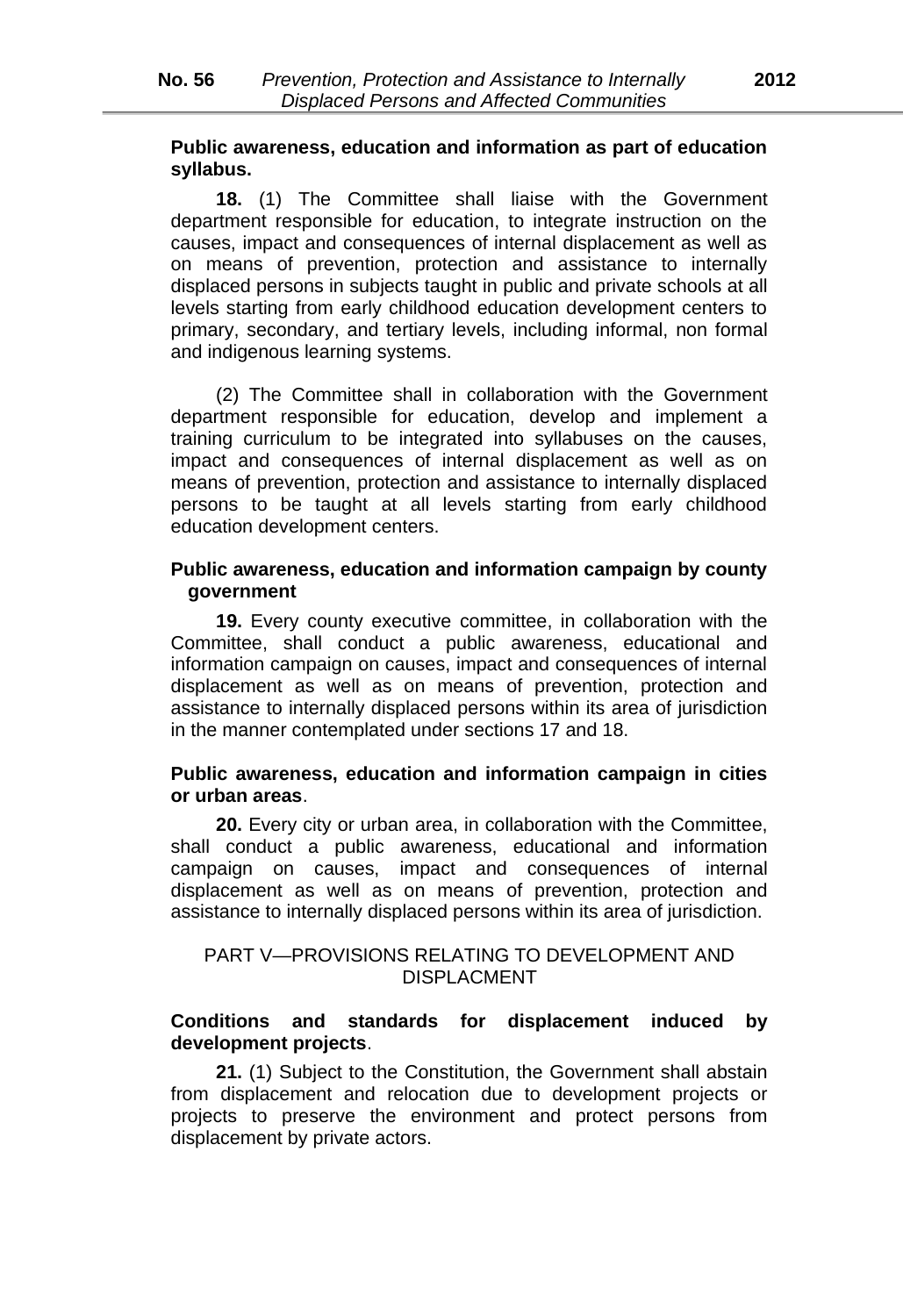(2) In exceptional cases, displacement and relocation due to development projects or projects to preserve the environment may be —

- (a) authorized and carried out in accordance with the applicable law;
- (b) justified by compelling and overriding public interests in the particular case; and
- (c) conducted when no feasible alternatives exist.

(3) Where displacement and relocation cannot be averted, the Government shall minimize it, mitigate its consequences and assist and protect the affected persons as provided for in sections 7 and 8 of this Act;

(4) Where the displacement is permanent, the Government shall provide the affected persons with a durable solution as provided for in section 9 of this Act.

#### **Procedures for displacement induced by development projects.**

**22.** (1) Subject to the Constitution and section 21 (2) of this Act and prior to the decision to give effect to the displacement of persons due to development projects or projects to preserve the environment, the Government shall—

- (a) seek the free and informed consent of the affected persons; and
- (b) hold public hearings on the project planning.

(2) The decision to give effect to the displacement of persons shall give the justification for the displacement and demonstrate that the displacement is unavoidable and no feasible alternatives exist. The decision shall contain detailed justification on the alternatives explored.

(3) The Government shall ensure that the displacement is not carried out unless—

- (a) reasonable time is given to the affected persons to review the decision and challenge it before an independent body on the grounds that the conditions in section 21 (2) are not adhered to;
- (b) an effective remedy in accordance with articles 46 and 47 of the Constitution is available for those affected.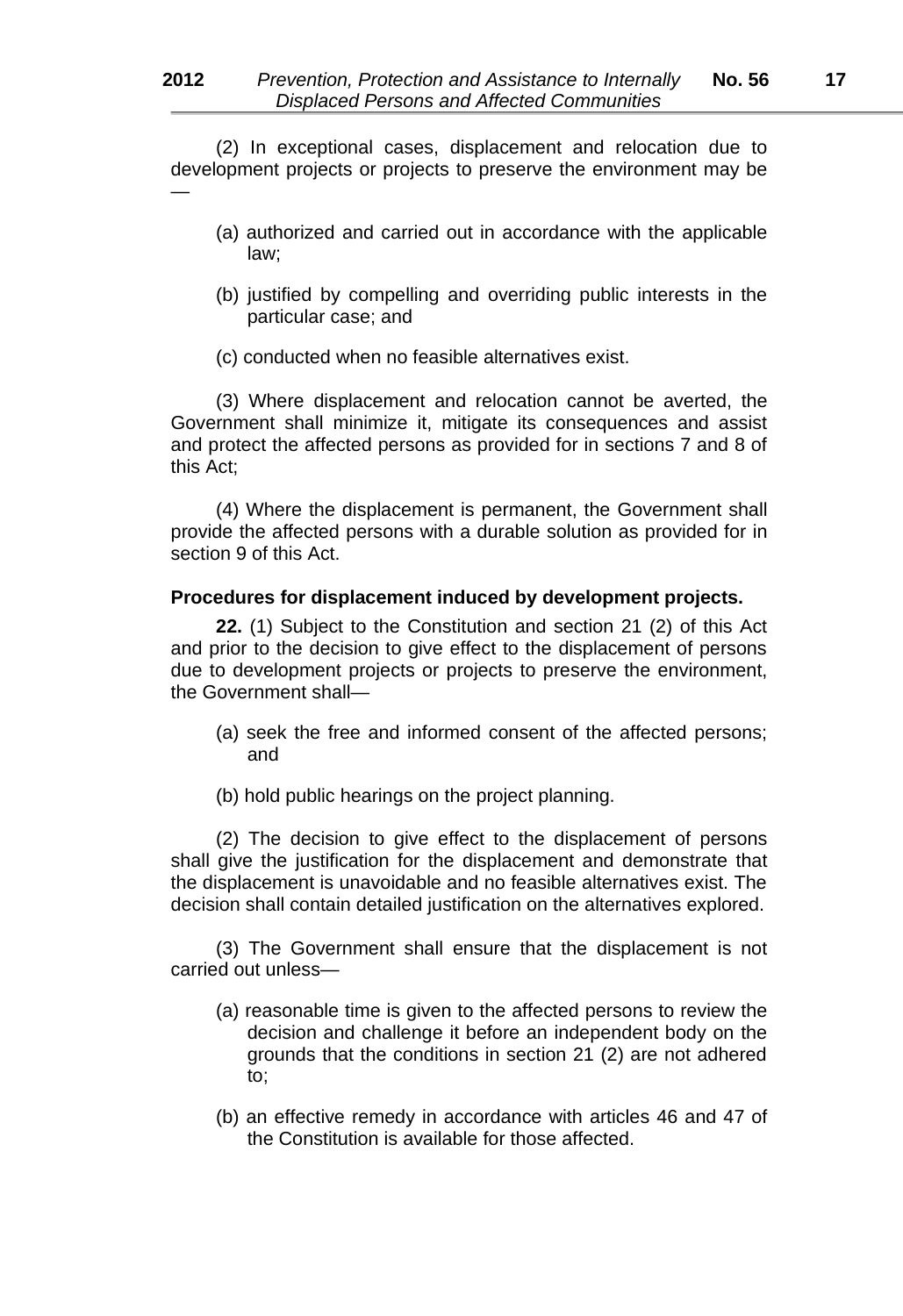(4) The Government shall ensure that the displacement is carried out in manner that is respectful of the human rights of those affected, taking in particular into account the protection of community land and the special needs of women, children and persons with special needs. This requires in particular*—*

- (a) full information of those affected and their effective participation, including by women, in the planning, management of the displacement, and in defining suitable durable solutions;
- (b) provision of safe, adequate and habitable sites and to the greatest practicable extent, of proper accommodation; and
- (c) creation of satisfactory conditions of safety, nutrition, health and hygiene and the protection of the family unity.

(5) The Government shall ensure the presence of a Government official when the displacement and relocation is effected and the monitoring by an independent body.

#### PART VI—MISCELLANEOUS PROVISIONS

#### **Offences relating to internal displacement.**

**23.** (1) No person shall cause, aid or abet arbitrary displacement through acts that amount to genocide, a crime against humanity or a war crime in accordance with international law and shall be punished in accordance with the International Crimes Act, 2008.

- (2) No person shall intentionally—
- (a) cause the arbitrary displacement of other persons as provided for in section 6 of this Act;
- (b) impede access to internally displaced persons;
- (c) cause harm to internally displaced persons;
- (d) cause harm to humanitarian personnel;
- (e) impede the work of humanitarian personnel;
- (f) obstruct the provision of humanitarian assistance to internally displaced persons;
- (g) steal, or loot, or destroy humanitarian supplies for internally displaced persons; and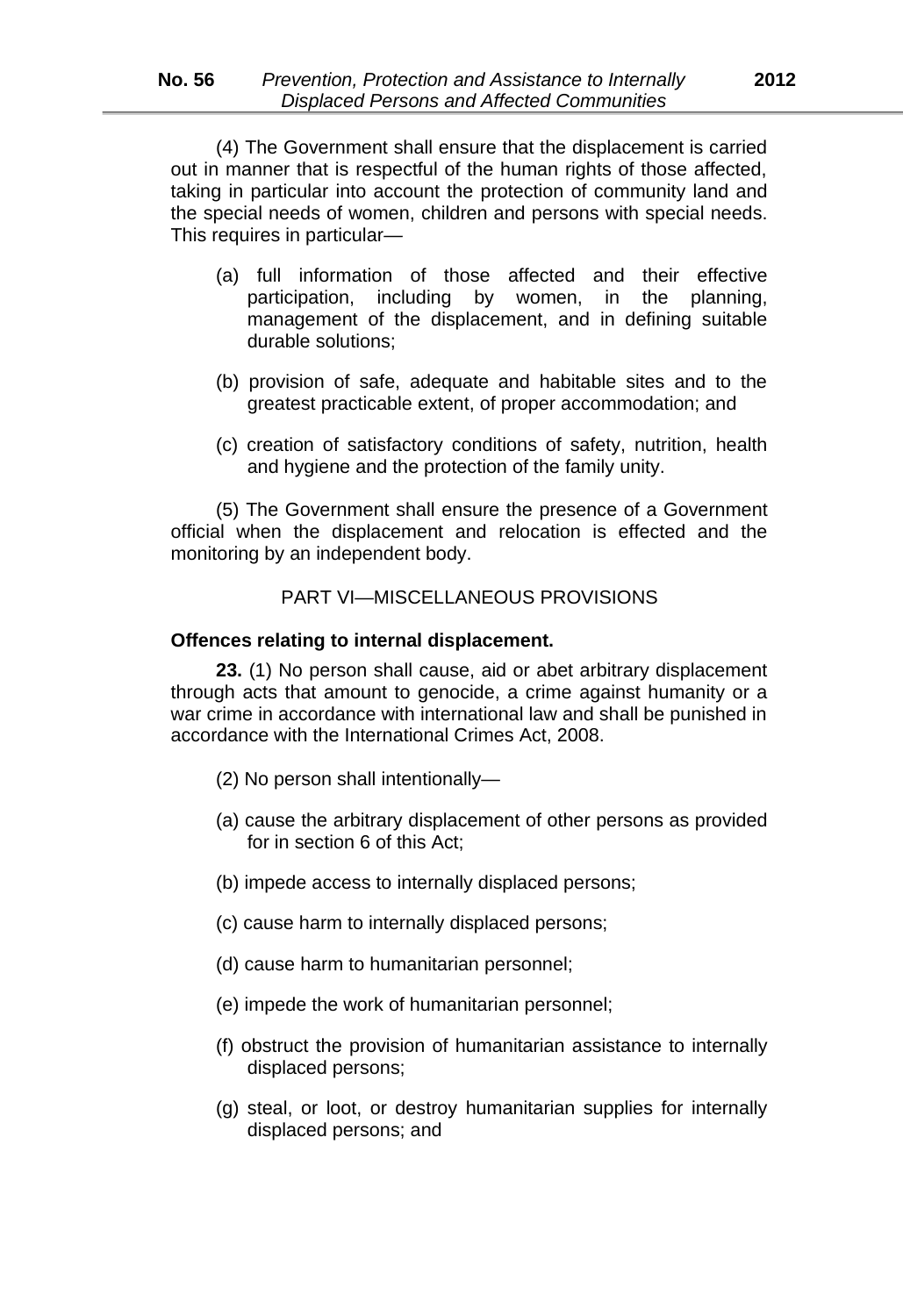- (h) misuse or abuse the use of humanitarian assistance for internally displaced persons;
- (i) aid or abet the commission of any of the acts or omissions specified in paragraphs (a) to (h).

(3) Any person who contravenes the provisions of subsection (2) commits an offence and is liable to a fine not exceeding five million shillings or to imprisonment for a term not exceeding ten years or to both such fine and imprisonment.

#### **Giving false information.**

**24**. Any person who—

- (a) pretends to be an internally displaced person or presents himself in a manner likely to suggest that he is an internally displaced person whilst he is not such person; or
- (b) provides false information during the verification or profiling of internally displaced persons; or
- (c) establishes an institution or camp which consists of persons pretending to be internally displaced persons as contemplated in paragraph (a),

commits an offence and is liable upon conviction to a fine not exceeding five million shillings or to imprisonment for a term not exceeding ten years or to both such fine and imprisonment.

# **Rules.**

—

**25.** (1) The Cabinet Secretary may, upon recommendation by the Committee, make rules for giving effect to this Act.

(2) Without limiting the generality of subsection (1) the rules may

(a) prescribe what is required under this Act;

- (b) prescribe the process and criteria for vetting of internally displaced persons to establish their authenticity;
- (c) provide for the prior administrative steps to be taken under this Act ;
- (d) provide for the management of the Fund subject to the provisions of this Act; and
- (e) provide for the dissemination of information under this Act.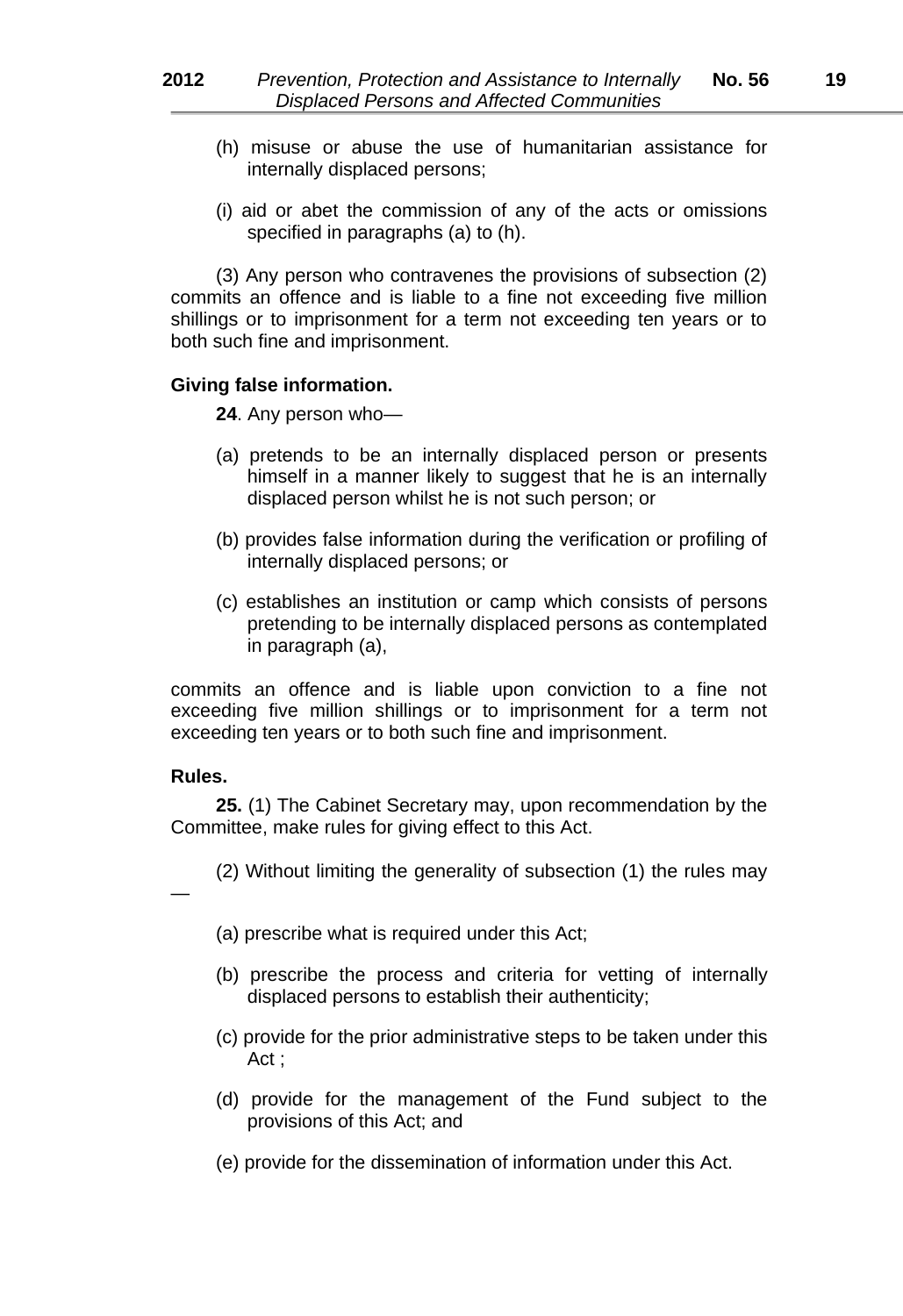#### **FIRST SCHEDULE** (s.2)

# **GREAT LAKES PROTOCOL ON PROTECTION AND ASSISTANCE TO INTERNALLY DISPLACED PERSONS**

#### **Preamble**

**We,** heads of State and government of the Member States of the International Conference on the Great Lakes Region;

**Considering** our Declaration on Peace, Security, Democracy and Development in the Great Lakes Region adopted and signed on 20th November 2004 in Dar*-*es*-*Salaam;

**Reaffirming** our commitment to the implementation of the terms of the said Dar*-*es*-*Salaam Declaration on behalf of their peoples;

**Recalling** specifically its Article 58 under which we committed ourselves to "respect and use the Guiding Principles on Internal Displacement as proposed by the UN Secretariat, harmonize all the relevant pieces of legislation and define a national and regional framework for the monitoring and follow*-*up of the standards contained therein and which relate to the access and protection of disaster victims, internally displaced persons, women and children who are victims of conflicts";

**Conscious** of the call made by the United Nations Secretary*-*General in 2005 for the Member States of the United Nations to accept the Guiding Principles on Internal Displacement as the basic international norm for protecting internally displaced persons, and to commit themselves to promote the adoption of these principles through national legislation;

**Noting** the recognition of the Guiding Principles on Internal Displacement as an important international framework for the protection of internally displaced persons by the United Nations Member States at the end of the United Nations Summit of September 2005;

**Deeply concerned** that the magnitude of the phenomenon of internal displacement is continuing on such a large scale that it is necessary to address the plight of internally displaced persons and to eliminate the root causes of their displacement in the Great Lakes Region;

**Mindful** that there is no specific coherent international or regional legal regime and institution mandated to provide protection and assistance to internally displaced persons; Agree as follows: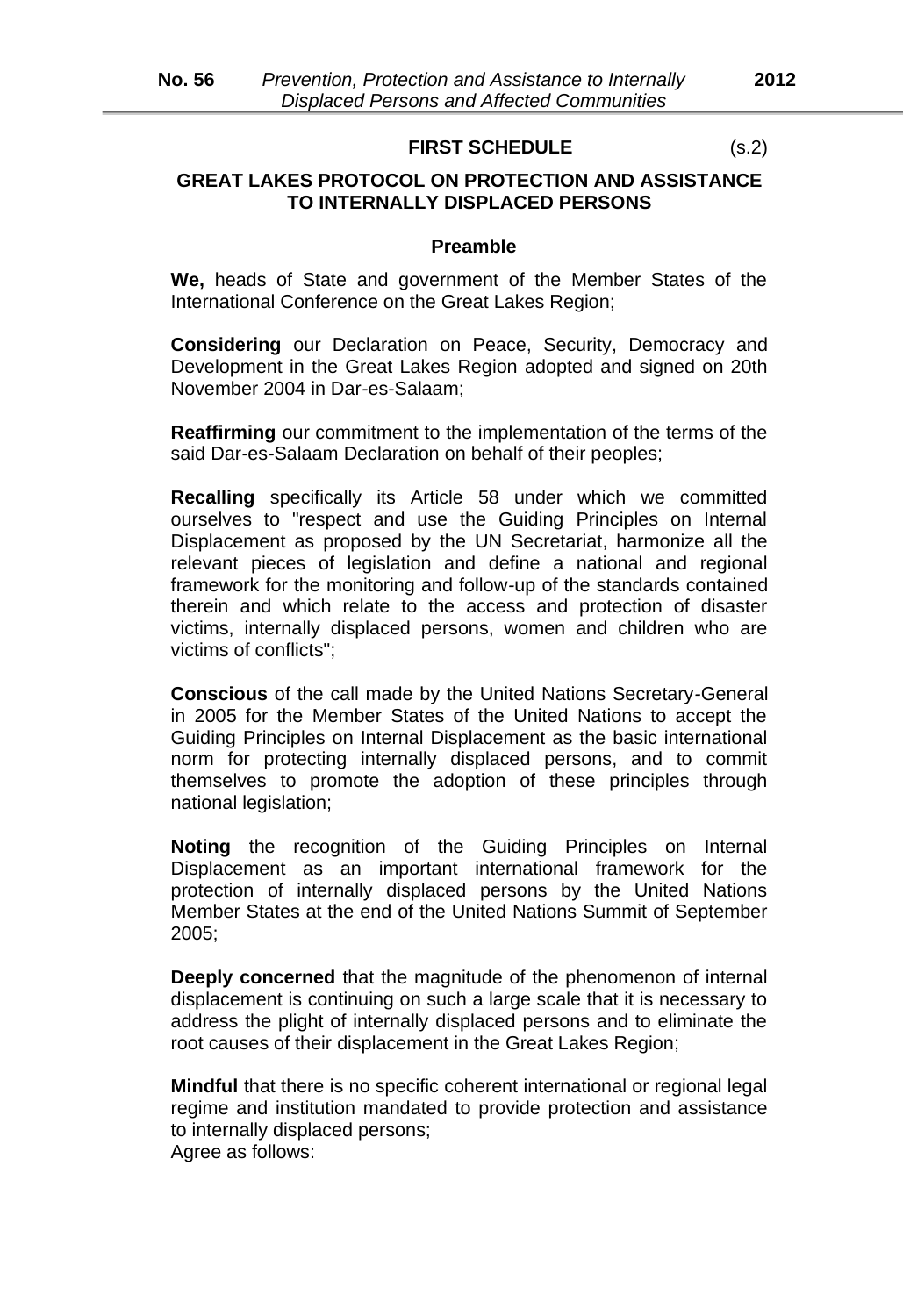# **Article 1**—**Definitions**

In this Protocol, unless the context otherwise requires, the following mean:

- 1. **Authorities**: National and Government Authorities in the Great Lakes Region as defined in the Guiding Principles;
- 2. **Groups**: armed groups in the Great Lakes Region as defined in the Guiding Principles;
- 3. **Guiding Principles**: "the Guiding Principles on Internal Displacement" as proposed by the Secretary*-*General of the United Nations;
- 4. **Internally Displaced Persons**: persons or groups of persons who have been forced or obliged to flee or to leave their homes or places of habitual residence, in particular as a result of or in order to avoid the effects of armed conflict, situations of generalized violence, violations of human rights or natural or human*-*made disasters, and who have not crossed an internationally recognized State border;
- 5. **Internally Displaced Persons**: also means persons or groups of persons who have been forced or obliged to flee or to leave their homes or places of habitual residence, in particular as a result of or in order to avoid the effects of large scale development projects, and who have not crossed an internationally recognized State border.

# **Article 2—Objectives**

The objectives of this Protocol are to:

- 1. Establish a legal framework in the Great Lakes Region for ensuring the adoption and implementation by Member States of the Guiding Principles on Internal Displacement;
- 2. Ensure legal protection by Member States of the physical safety and material needs of internally displaced persons in accordance with the Guiding Principles;
- 3. Provide a legal basis for the domestication of the Guiding Principles into national legislation by Member States;
- 4. Commit Member States to prevent and eliminate the root causes of displacement.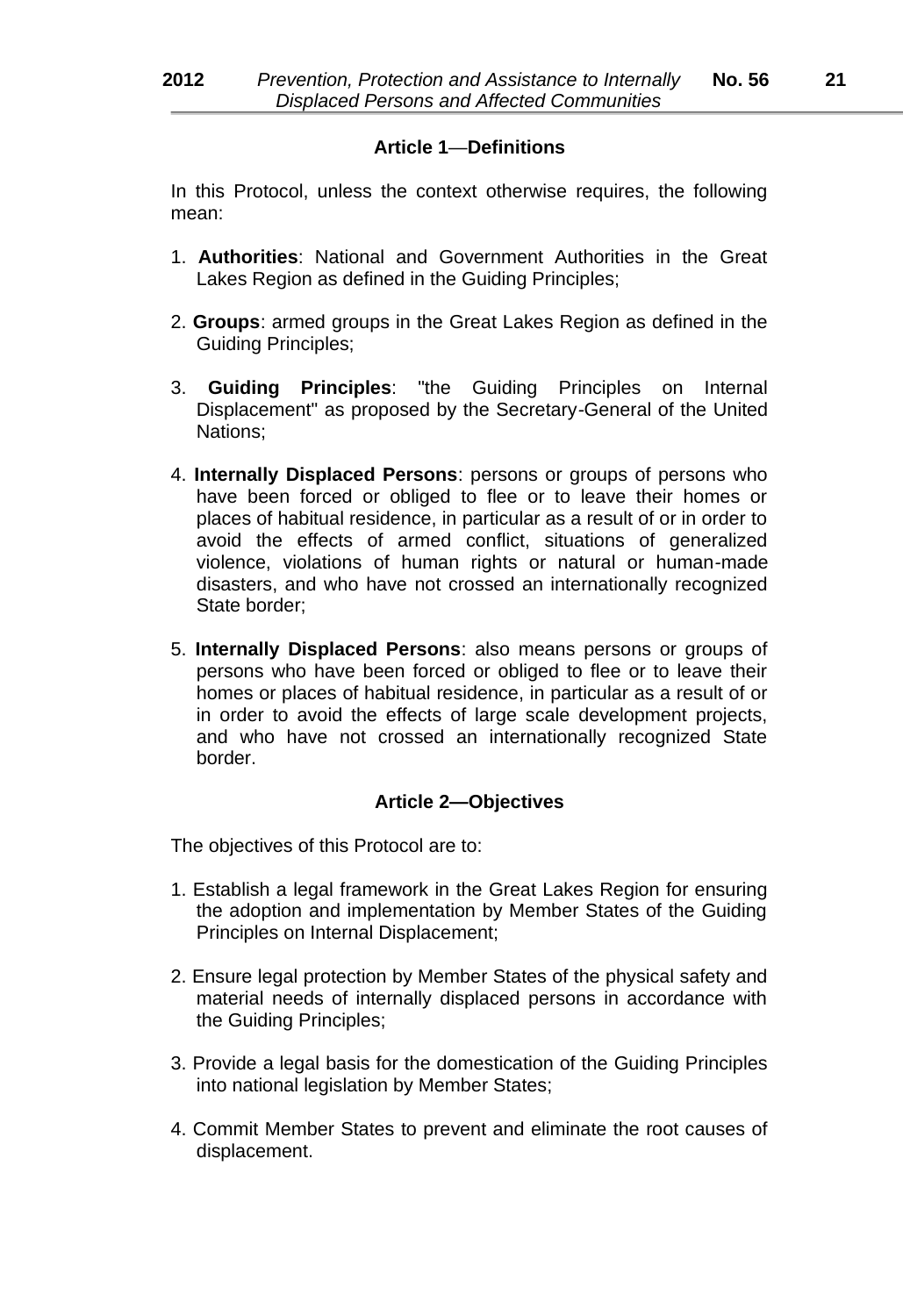# **Article 3—Responsibility for Protecting Internally Displaced Persons**

- 1. Member States undertake to prevent arbitrary displacement and to eliminate the root causes of displacement.
- 2. Member States shall, to the extent possible, mitigate the consequences of displacement caused by natural disasters and natural causes.
- 3. Member States accept that they bear the primary responsibility for the protection of the physical and material safety of internally displaced persons during flight, in places of displacement, and upon return, or resettlement elsewhere within the territory of the State.
- 4. Member States shall be responsible for assessing the needs of internally displaced persons and shall, to the extent necessary, assist them with registration and, in such cases, Member States shall maintain a national data base for the registration of internally displaced persons.
- 5. Member States shall establish and designate organs of Government responsible for disaster emergency preparedness, coordinating protection and assistance to internally displaced persons, as well as the focal structures responsible for cooperating with international agencies and civil society responsible for internally displaced persons.
- 6. Member States shall facilitate rapid and unimpeded humanitarian access and assistance to internally displaced persons.
- 7. Member States shall also ensure the safety and security of humanitarian personnel in areas of displacement.
- 8. Member States accept the obligation of humanitarian personnel to observe and respect the laws of the country in which they are operating.
- 9. Member States shall safeguard and maintain the civilian and humanitarian character of the protection and location of internally displaced persons in accordance with international guidelines on the separation of armed elements.
- 10. Where Governments of Member States lack the capacity to protect and assist internally displaced persons, such Governments shall accept and respect the obligation of the organs of the international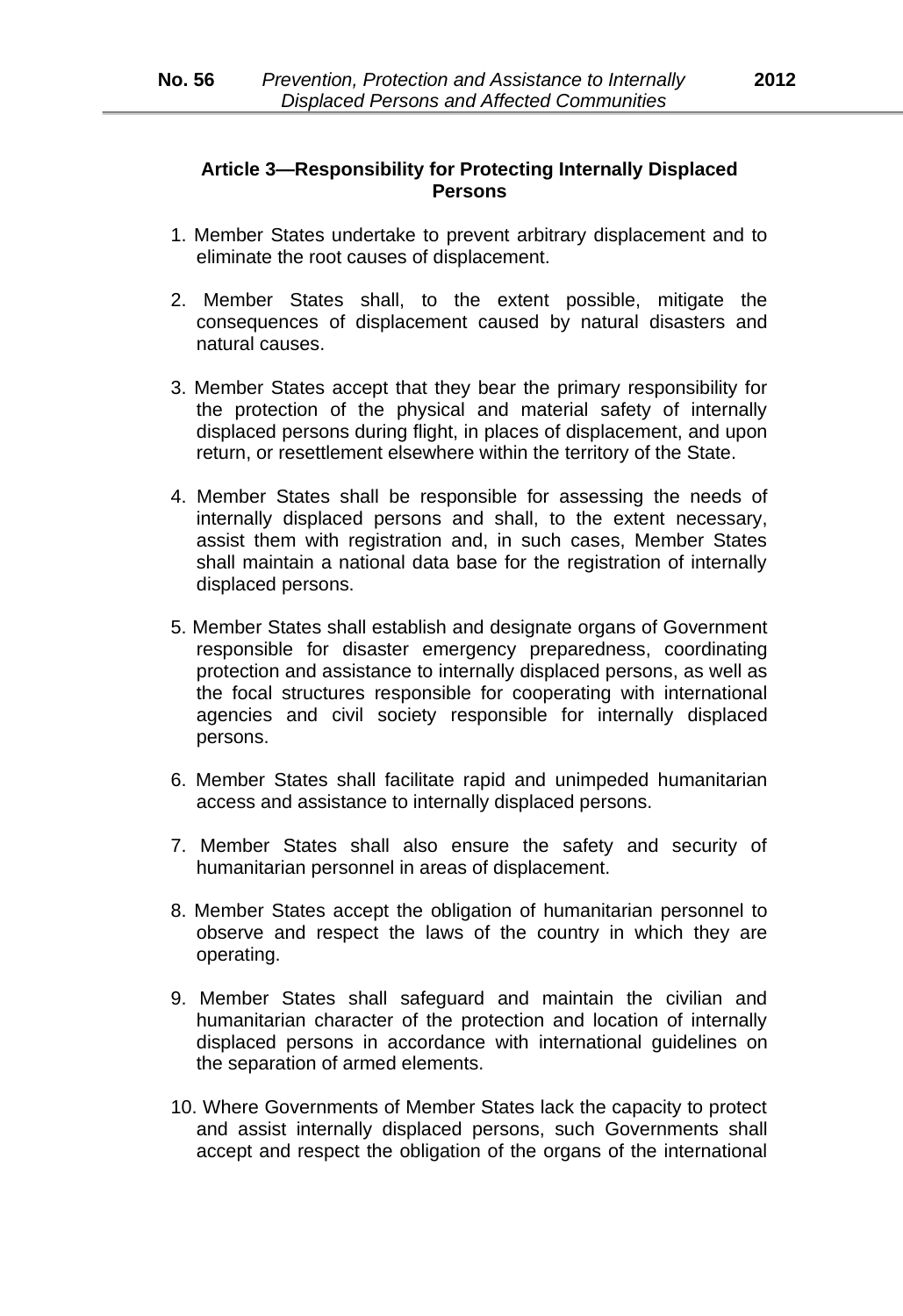community to provide protection and assistance to internally displaced persons.

#### **Article 4—Scope of Protection**

- 1. Member States undertake to:
- (a) Adhere to the principles of international humanitarian law and human rights applicable to the protection of internally displaced persons in general and as reflected in the Guiding Principles in particular;
- (b) Respect and uphold Security Council Resolution 1296 applicable to the protection of the civilian population during armed conflict as well as Security Council Resolution 1325 applicable to the protection of women and their role during armed conflict, including their participation in decision making and administration of programmes, with respect to their safety, welfare, health needs, sanitary care, reproductive rights, food distribution, and the process of return;
- (c) Provide special protection for displaced populations, communities, pastoralists and other groups, with a special dependency on and attachment to their lands, consistently with the provisions of the International Covenant on Civil and Political Rights1966, the African Charter on Human and Peoples' Rights 1981, and the Guiding Principles on Internal Displacement;
- (d) Provide special protection for women, children, the vulnerable, and displaced persons with disabilities;
- (e) Extend protection and assistance, according to need, to communities residing in areas hosting internally displaced persons;
- (f) Ensure the safe location of internally displaced persons, in satisfactory conditions of dignity, hygiene, water, food and shelter, away from areas of armed conflict and danger, and having regard to the special needs of women, children, the vulnerable, and persons with disabilities;
- (g) Ensure freedom of movement and choice of residence within designated areas of location, except when restrictions on such movement and residence are necessary, justified, and proportionate to the requirements of maintaining public security, public order and public health;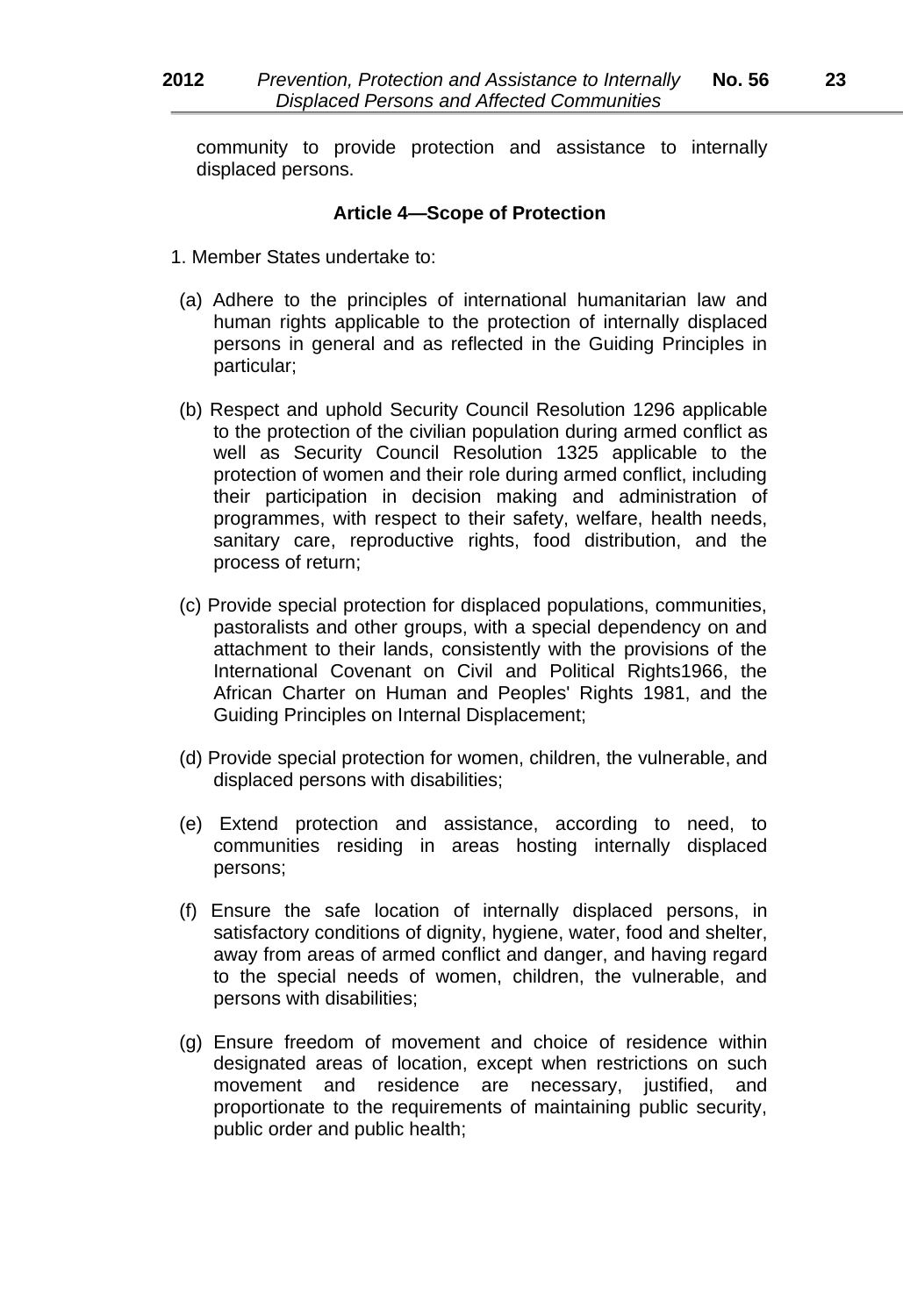- (h) Facilitate family reunification, and to provide, if necessary, special protection for families of mixed ethnic identity;
- (i) Observe humanitarian principles and ethical standards relating to the provision of assistance to displaced persons in need of such assistance;
- (j) Establish a regional mechanism in the Great Lakes Region for monitoring the protection of internally displaced persons under this Protocol, provided that such a mechanism shall not affect the supervisory role of the United Nations Commission on Human Rights and treaty bodies, and the African Commission and Court on Human and Peoples' Rights, and the right of internally displaced persons to bring complaints before these bodies;
- (k) Guarantee that this Protocol shall neither, abrogate the right of internally displaced persons to seek and enjoy asylum in other States in accordance with the Universal Declaration of Human Rights 1948 and the African Charter on Human and Peoples' Rights 1981, nor derogate upon the fundamental principle of nonrefoulement, as contained in the United Nations Convention relating to the Status of Refugees 1951 and the African Union Convention Governing the Specific Aspects of Refugee Problems in Africa 1969.

#### **Article 5—Development***-***induced Displacement**

- 1. Member States shall ensure that displacement owing to largescale development projects shall be justified by compelling and overriding public interest and development. Member States shall therefore ensure that all feasible alternatives of development are explored in order to avoid development induced displacement altogether.
- 2. Where no alternatives exist, Member States undertake to avoid arbitrary displacement and shall take all measures necessary to minimize displacement and to mitigate the adverse effects of development induced displacement.
- 3. In such cases, Member States shall obtain, as far as possible, the free and informed consent of those to be displaced prior to undertaking displacement justified by compelling and overriding public interest and development.
- 4. Member States shall provide full information on the reasons and procedures concerning development induced displacement and, where applicable, on compensation and relocation.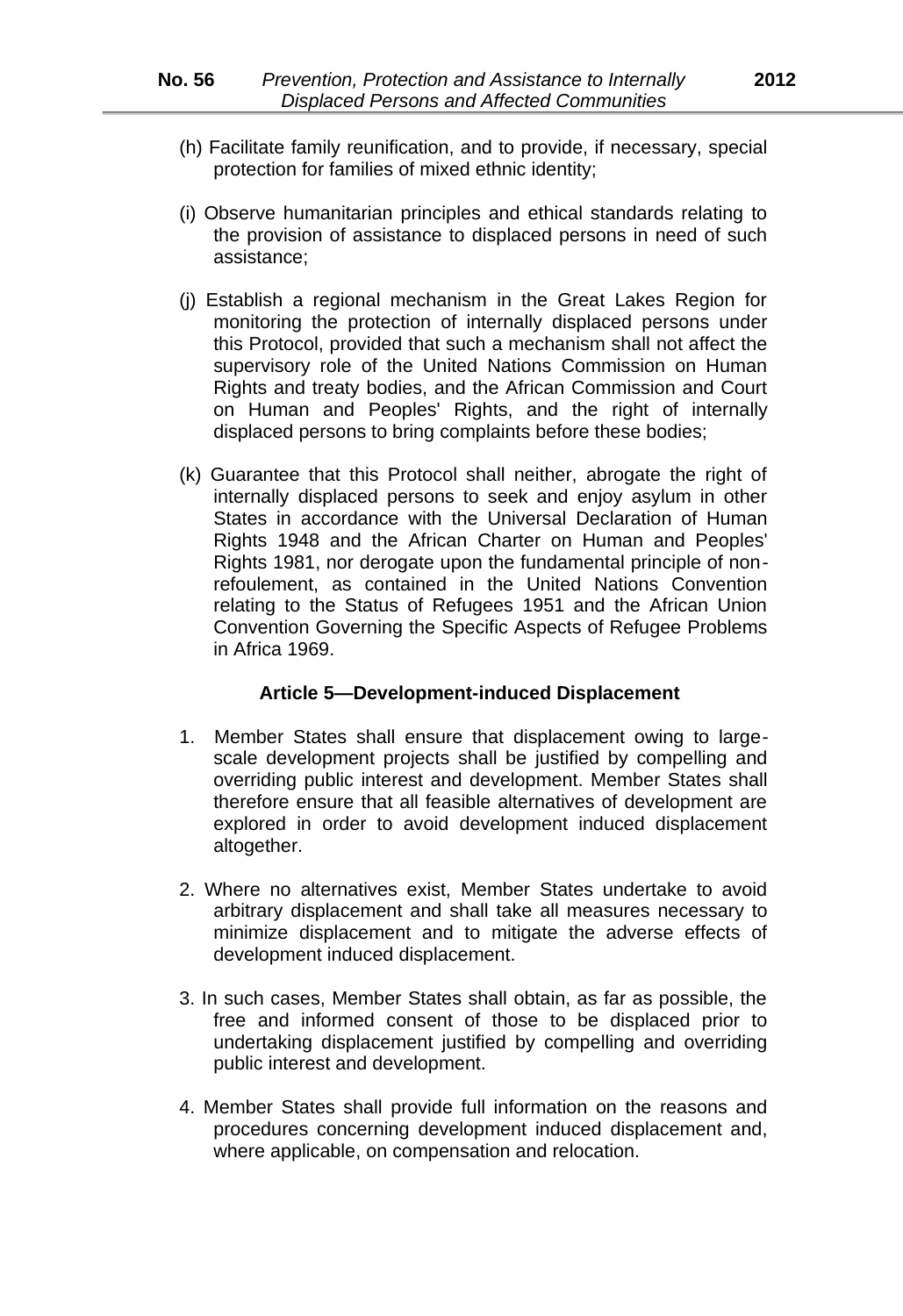- 5. Member States shall provide adequate and habitable sites of relocation and shall ensure, to the greatest practicable extent, that proper accommodation is provided to persons displaced by large scale development projects and that their displacement is effected in satisfactory conditions of safety, nutrition, health and hygiene.
- 6. Member States shall ensure the effective participation of internally displaced persons, particularly women, in the planning and management of their relocation, as well as their return and reintegration, or resettlement.
- 7. Member States shall undertake to return and reintegrate, or resettle the displaced persons and populations as provided for under Section V of the Guiding Principles.

#### **Article 6—Adoption and Implementation of the Guiding Principles**

- 1. Member States undertake to adopt and implement the Guiding Principles as a regional framework for providing protection and assistance to internally displaced persons in the Great Lakes Region.
- 2. Member States accept to use the "Annotations of the Guiding Principles on Internal Displacement" as an authoritative source for interpreting the application of the Guiding Principles.
- 3. Member States shall enact national legislation to domesticate the Guiding Principles fully and to provide a legal framework for their implementation within national legal systems.
- 4. Member States undertake to ensure that such legislation shall**—**
	- (a) Define internally displaced persons according to Article 1(4)(5) of this Protocol;
	- (b) Prescribe the procedures for undertaking development induced displacement;
	- (c) Specify the organs of government responsible for providing protection and assistance to internally displaced persons, disaster preparedness and the implementation of the legislation incorporating the Guiding Principles;
	- (d) Provide for the channels of engagement and cooperation between the organs of government, organs of the United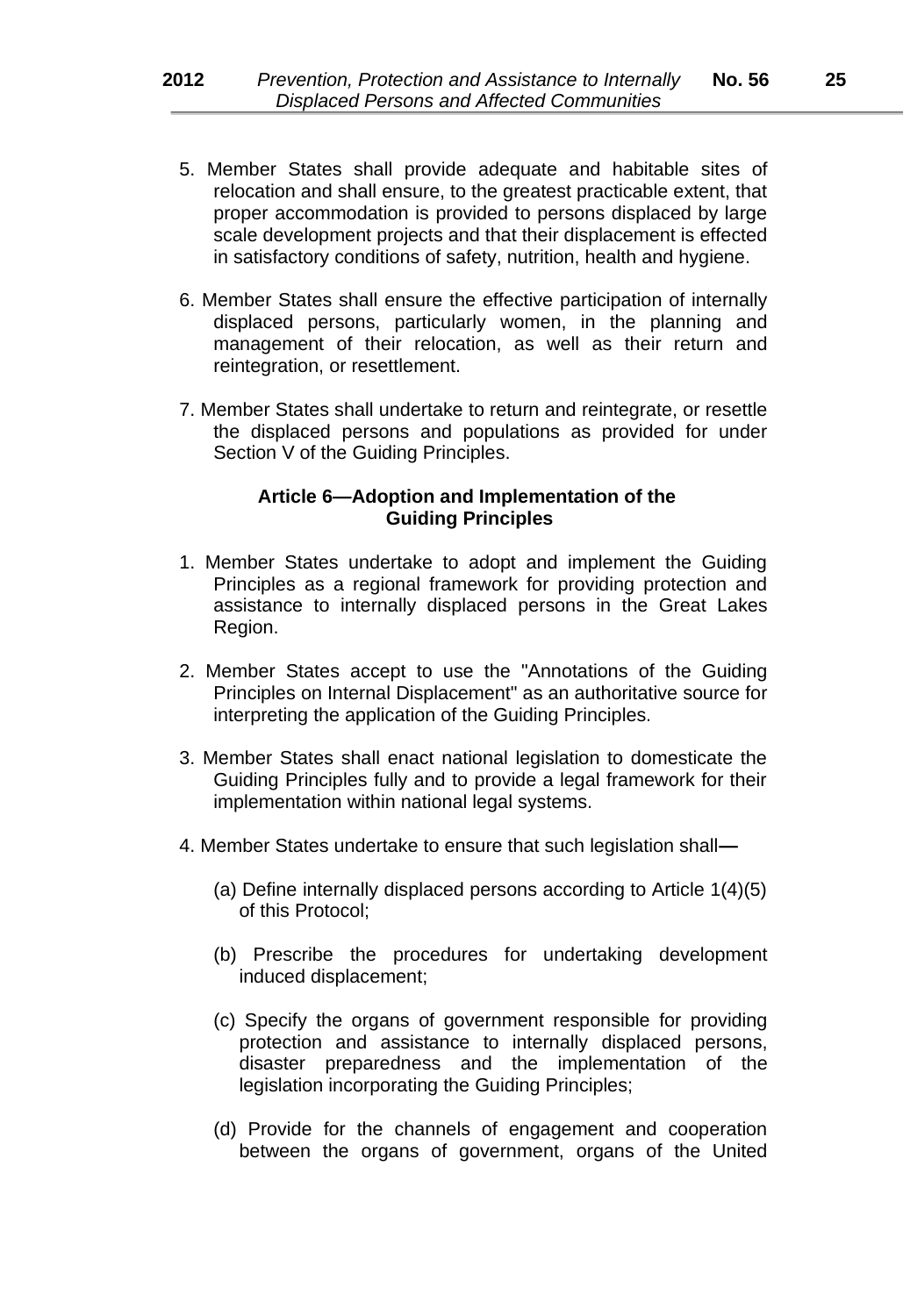Nations, the African Union, and civil society;

- (e) Enable the holistic incorporation of the Guiding Principles.
- 5. Member States shall ensure the effective participation of internally displaced persons in the preparation and design of the said legislation

#### **Article 7—Final Provisions**

- 1. This Protocol shall be an integral part of the Pact and shall not be subject to separate signature and ratification by the Member States.
- 2. For any Member State which has ratified the Pact in terms set out in Article 30 of the Pact, this Protocol shall automatically enter into force at the same time as the Pact in accordance with Article 33 of the Pact.
- 3. Nothing contained in this Protocol shall be construed to be contrary to the provisions of the Pact, the Constitutive Act of the African Union, and the Charter of the United Nations.

# **SECOND SCHEDULE** (s.2)

# **UNITED NATIONS GUIDING PRINCIPLES ON INTERNAL DISPLACEMENT**

Guiding Principles on Internal Displacement

Introduction **—** Scope and Purpose

- 1. These Guiding Principles address the specific needs of internally displaced persons worldwide. They identify rights and guarantees relevant to the protection of persons from forced displacement and to their protection and assistance during displacement as well as during return or resettlement and reintegration.
- 2. For the purposes of these Principles, internally displaced persons are persons or groups of persons who have been forced or obliged to flee or to leave their homes or places of habitual residence, in particular as a result of or in order to avoid the effects of armed conflict, situations of generalized violence, violations of human rights or natural or human*-*made disasters, and who have not crossed an internationally recognized State border.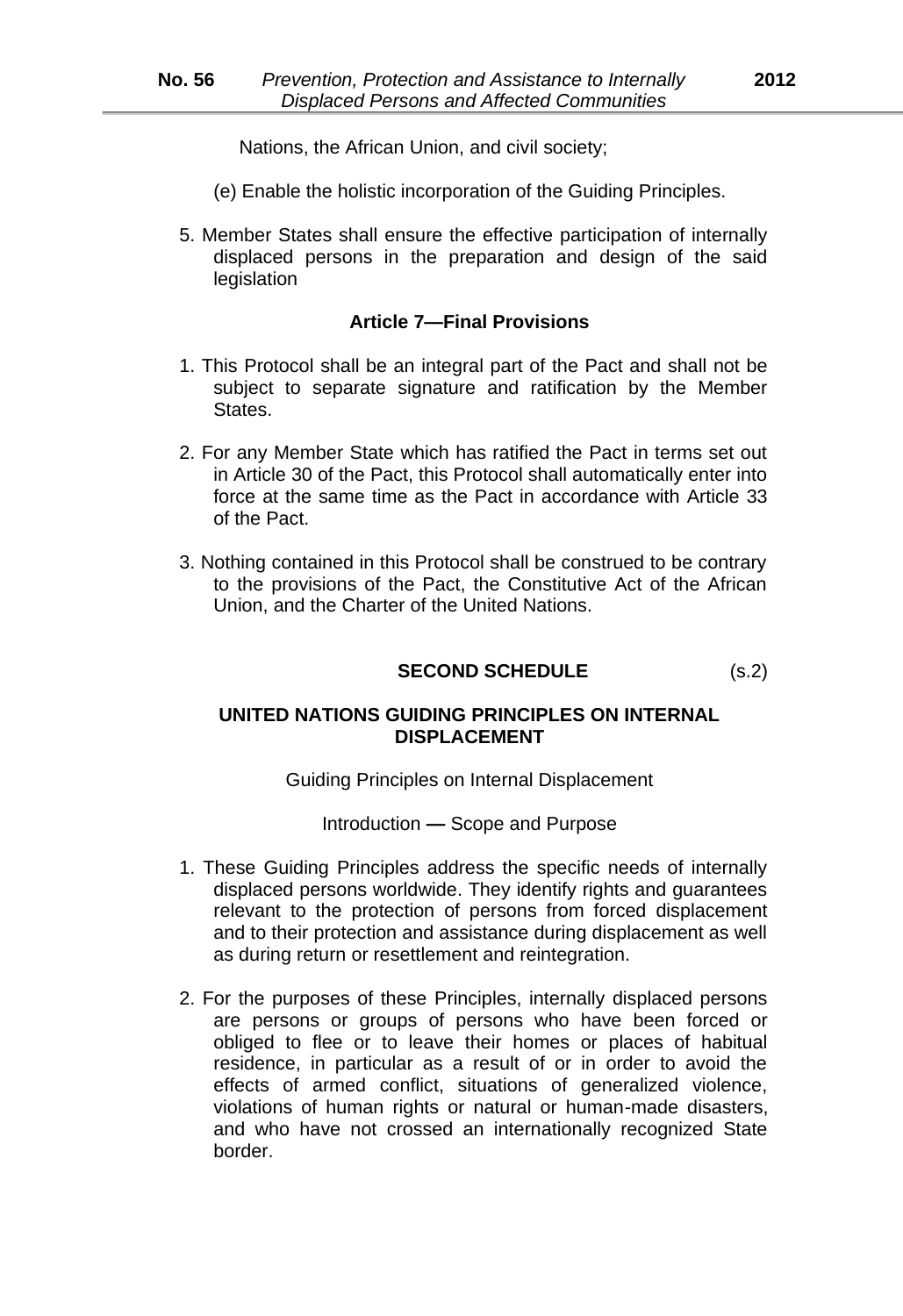- 3. These Principles reflect and are consistent with international human rights law and international humanitarian law. They provide guidance to:
	- (a) The Representative of the Secretary*-*General on internally displaced persons in carrying out his mandate;
	- (b) States when faced with the phenomenon of internal displacement;
	- (c) All other authorities, groups and persons in their relations with internally displaced persons; and
	- (d) Intergovernmental and non*-*governmental organizations when addressing internal displacement.
- 4. These Guiding Principles should be disseminated and applied as widely as possible.

Section I. General Principles

# **Principle 1**

- 1. Internally displaced persons shall enjoy, in full equality, the same rights and freedoms under international and domestic law as do other persons in their country. They shall not be discriminated against in the enjoyment of any rights and freedoms on the ground that they are internally displaced.
- 2. These Principles are without prejudice to individual criminal responsibility under international law, in particular relating to genocide, crimes against humanity and war crimes.

- 1. These Principles shall be observed by all authorities, groups and persons irrespective of their legal status and applied without any adverse distinction. The observance of these Principles shall not affect the legal status of any authorities, groups or persons involved.
- 2. These Principles shall not be interpreted as restricting, modifying or impairing the provisions of any international human rights or international humanitarian law instrument or rights granted to persons under domestic law. In particular, these Principles are without prejudice to the right to seek and enjoy asylum in other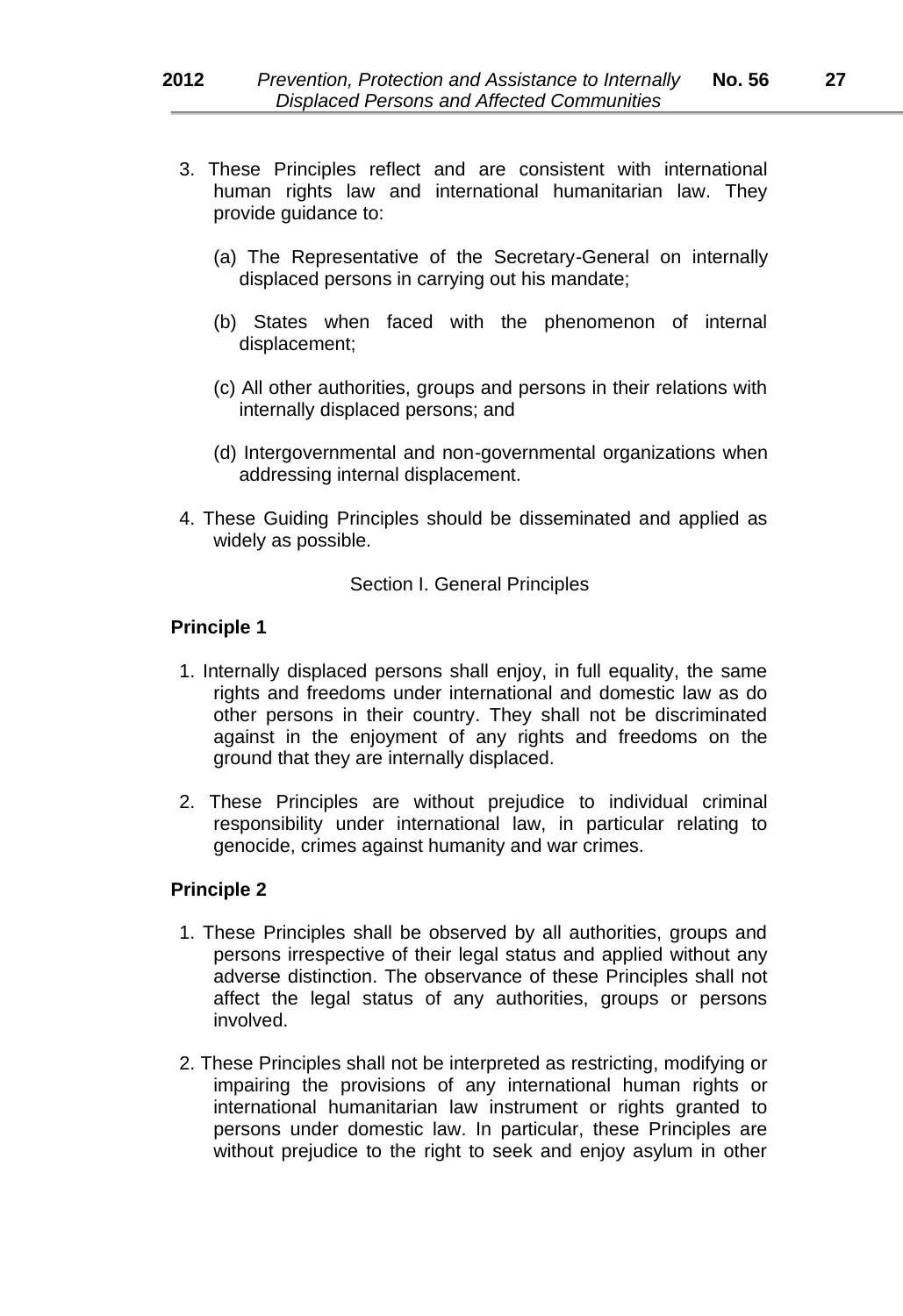countries.

#### **Principle 3**

- 1. National authorities have the primary duty and responsibility to provide protection and humanitarian assistance to internally displaced persons within their jurisdiction.
- 2. Internally displaced persons have the right to request and to receive protection and humanitarian assistance from these authorities. They shall not be persecuted or punished for making such a request.

#### **Principle 4**

- 1. These Principles shall be applied without discrimination of any kind, such as race, colour, sex, language, religion or belief, political or other opinion, national, ethnic or social origin, legal or social status, age, disability, property, birth, or on any other similar criteria.
- 2. Certain internally displaced persons, such as children, especially unaccompanied minors, expectant mothers, mothers with young children, female heads of household, persons with disabilities and elderly persons, shall be entitled to protection and assistance required by their condition and to treatment which takes into account their special needs.

Section II. Principles relating to Protection from Displacement

# **Principle 5**

All authorities and international actors shall respect and ensure respect for their obligations under international law, including human rights and humanitarian law, in all circumstances, so as to prevent and avoid conditions that might lead to displacement of persons.

- 1. Every human being shall have the right to be protected against being arbitrarily displaced from his or her home or place of habitual residence.
- 2. The prohibition of arbitrary displacement includes displacement:
	- (a) When it is based on policies of apartheid, "ethnic cleansing" or similar practices aimed at/or resulting in altering the ethnic,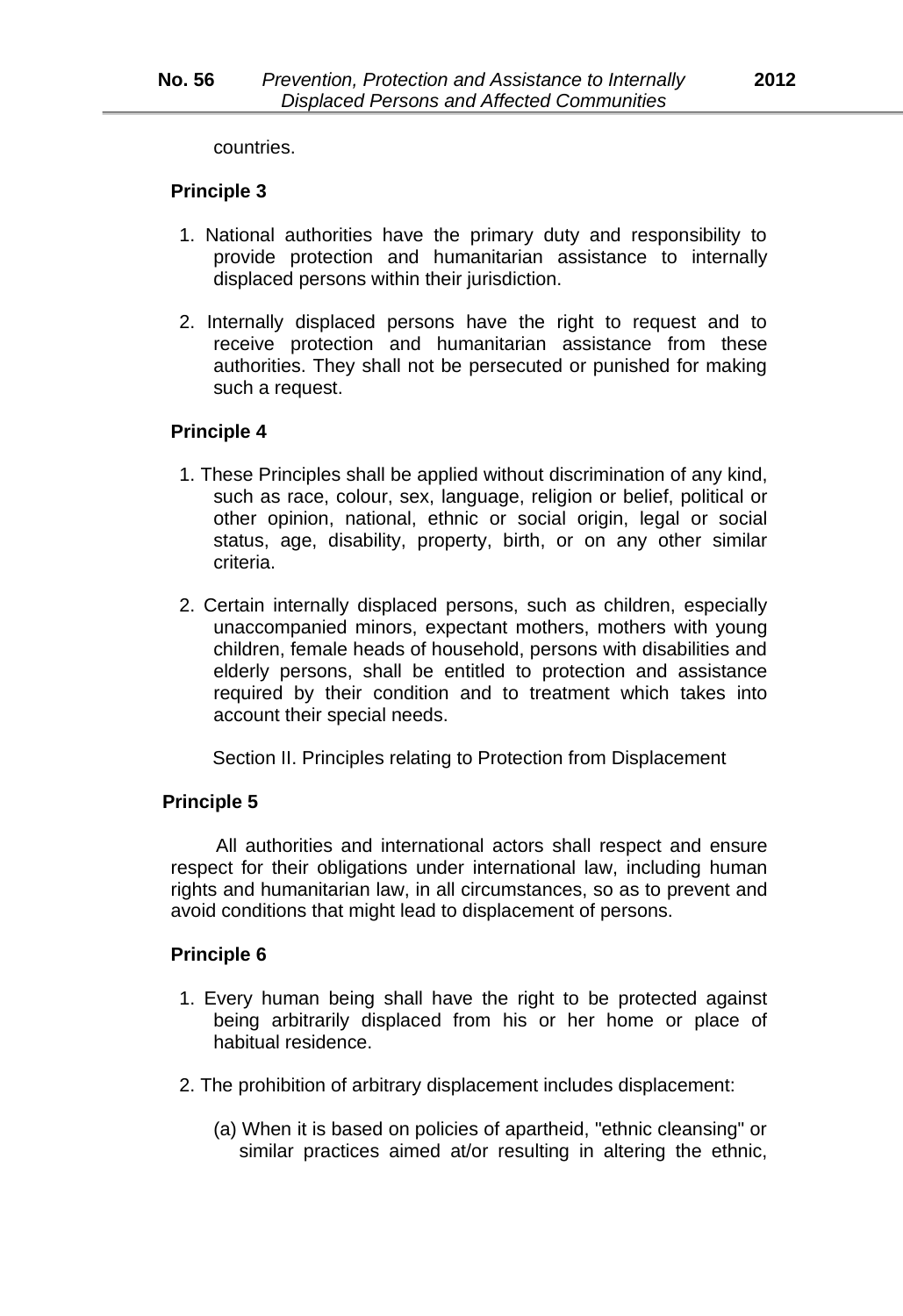religious or racial composition of the affected population;

- (b) In situations of armed conflict, unless the security of the civilians involved or imperative military reasons so demand;
- (c) In cases of large*-*scale development projects, which are not justified by compelling and overriding public interests;
- (d) In cases of disasters, unless the safety and health of those affected requires their evacuation; and
- (e) When it is used as a collective punishment.
- 3. Displacement shall last no longer than required by the circumstances.

- 1. Prior to any decision requiring the displacement of persons, the authorities concerned shall ensure that all feasible alternatives are explored in order to avoid displacement altogether. Where no alternatives exist, all measures shall be taken to minimize displacement and its adverse effects.
- 2. The authorities undertaking such displacement shall ensure, to the greatest practicable extent that proper accommodation is provided to the displaced persons that such displacements are effected in satisfactory conditions of safety, nutrition, health and hygiene, and that members of the same family are not separated.
- 3. If displacement occurs in situations other than during the emergency stages of armed conflicts and disasters, the following guarantees shall be complied with:
	- (a) A specific decision shall be taken by a State authority empowered by law to order such measures;
	- (b) Adequate measures shall be taken to guarantee to those to be displaced full information on the reasons and procedures for their displacement and, where applicable, on compensation and relocation;
	- (c) The free and informed consent of those to be displaced shall be sought;
	- (d) The authorities concerned shall endeavour to involve those affected, particularly women, in the planning and management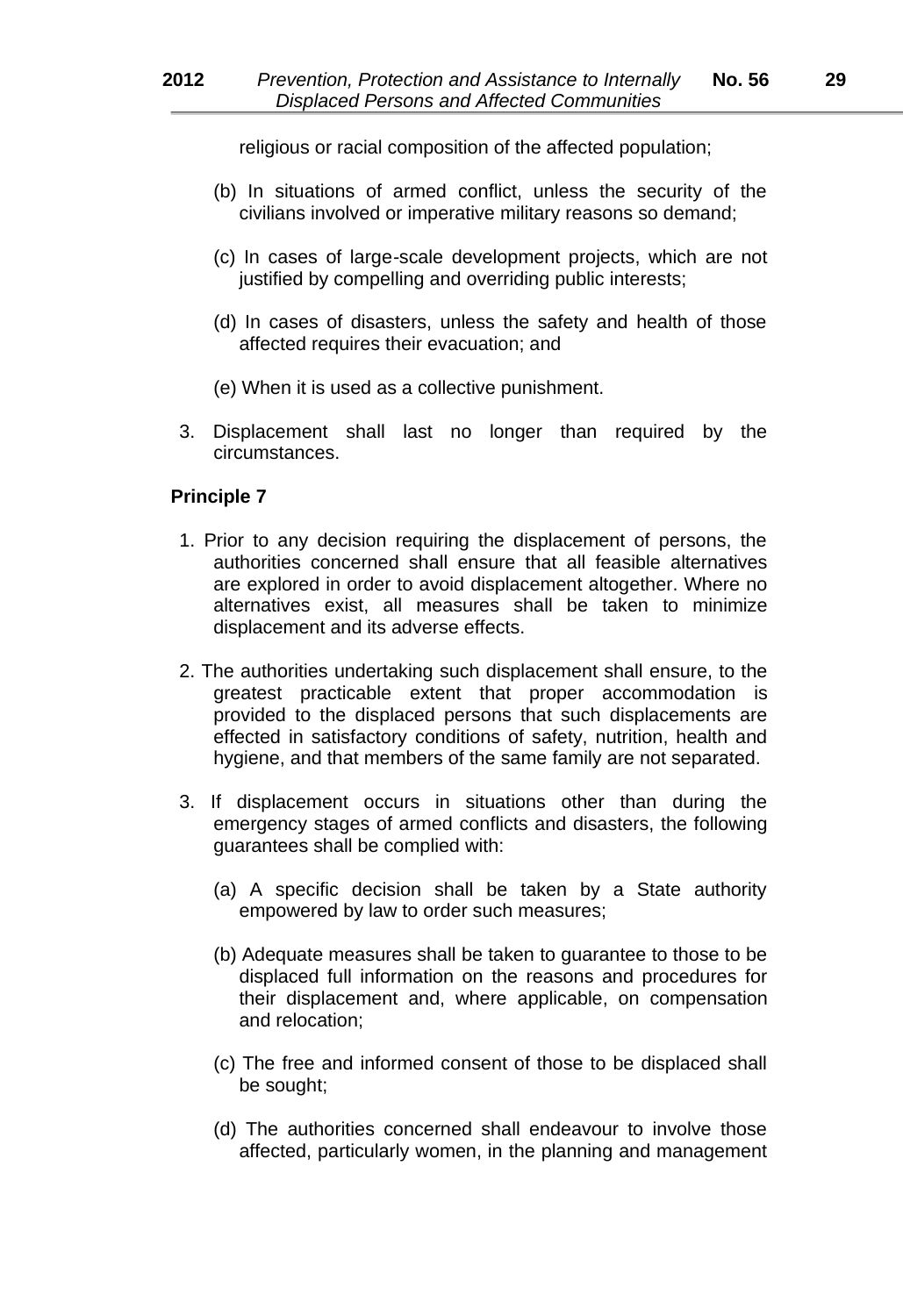of their relocation;

- (e) Law enforcement measures, where required, shall be carried out by competent legal authorities; and
- (f) The right to an effective remedy, including the review of such decisions by appropriate judicial authorities, shall be respected.

# **Principle 8**

Displacement shall not be carried out in a manner that violates the rights to life, dignity, liberty and security of those affected.

# **Principle 9**

States are under a particular obligation to protect against the displacement of indigenous peoples, minorities, peasants, pastoralists and other groups with a special dependency on and attachment to their lands.

Section III. Principles Relating to Protection During Displacement

# **Principle 10**

- 1. Every human being has the inherent right to life which shall be protected by law. No one shall be arbitrarily deprived of his or her life. Internally displaced persons shall be protected in particular against:
	- (a) Genocide;
	- (b) Murder;
	- (c) Summary or arbitrary executions; and
	- (d) Enforced disappearances, including abduction or unacknowledged detention, threatening or resulting in death.

Threats and incitement to commit any of the foregoing acts shall be prohibited

2. Attacks or other acts of violence against internally displaced persons who do not or no longer participate in hostilities are prohibited in all circumstances. Internally displaced persons shall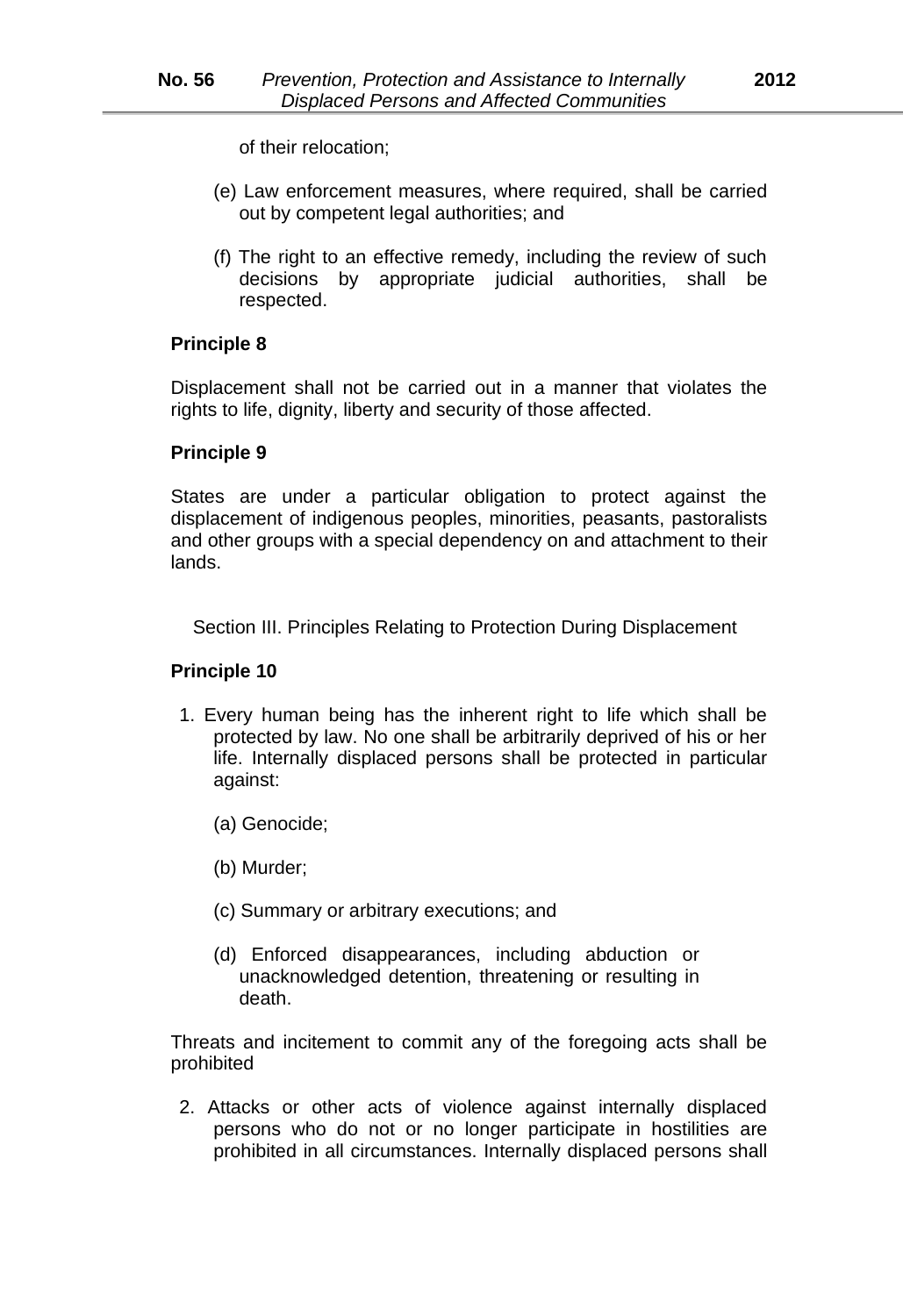be protected, in particular, against:

- (a) Direct or indiscriminate attacks or other acts of violence, including the creation of areas wherein attacks on civilians are permitted;
- (b) Starvation as a method of combat;
- (c) Their use to shield military objectives from attack or to shield, favour or impede military operations;
- (d) Attacks against their camps or settlements; and
- (e) The use of anti*-*personnel landmines.

# **Principle 11**

- 1. Every human being has the right to dignity and physical, mental and moral integrity.
- 2. Internally displaced persons, whether or not their liberty has been restricted, shall be protected in particular against:
	- (a) Rape, mutilation, torture, cruel, inhuman or degrading treatment or punishment, and other outrages upon personal dignity, such as acts of gender*-*specific violence, forced prostitution and any form of indecent assault;
	- (b) Slavery or any contemporary form of slavery, such as sale into marriage, sexual exploitation, or forced labour of children: and
	- (c) Acts of violence intended to spread terror among internally displaced persons.

Threats and incitement to commit any of the foregoing acts shall be prohibited.

- I. Every human being has the right to liberty and security of person. No one shall be subjected to arbitrary arrest or detention.
- 2. To give effect to this right for internally displaced persons, they shall not be interned in or confined to a camp. If in exceptional circumstances such internment or confinement is absolutely necessary, it shall not last longer than required by the circumstances.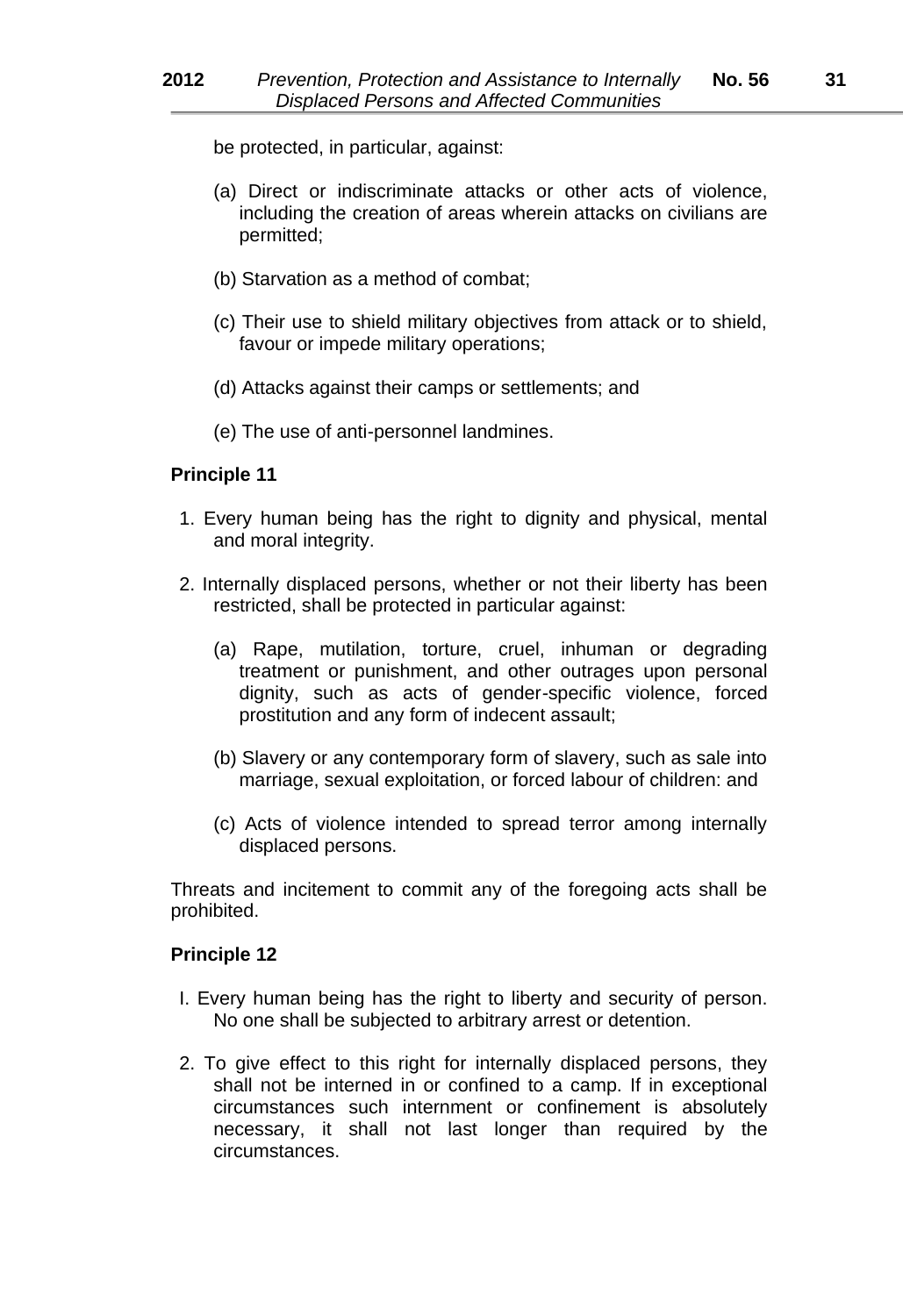- 3. Internally displaced persons shall be protected from discriminatory arrest and detention as a result of their displacement.
- 4. In no case shall internally displaced persons be taken hostage.

- 1. In no circumstances shall displaced children be recruited nor be required or permitted to take part in hostilities.
- 2. Internally displaced persons shall be protected against discriminatory practices of recruitment into any armed forces or groups as a result of their displacement. In particular any cruel, inhuman or degrading practices that compel compliance or punish non*-*compliance with recruitment are prohibited in all circumstances

#### **Principle 14**

- I. Every internally displaced person has the right to liberty of movement and freedom to choose his or her residence.
- 2. In particular, internally displaced persons have the right to move freely in and out of camps or other settlements.

#### **Principle 15**

Internally displaced persons have:

- (a) The right to seek safety in another part of the country;
- (b) The right to leave their country;
- (c) The right to seek asylum in another country; and
- (d) The right to be protected against forcible return to or resettlement in any place where their life, Safety, liberty and/or health would be at risk.

- 1. All internally displaced persons have the right to know the fate and whereabouts of missing relatives.
- 2. The authorities concerned shall endeavour to establish the fate and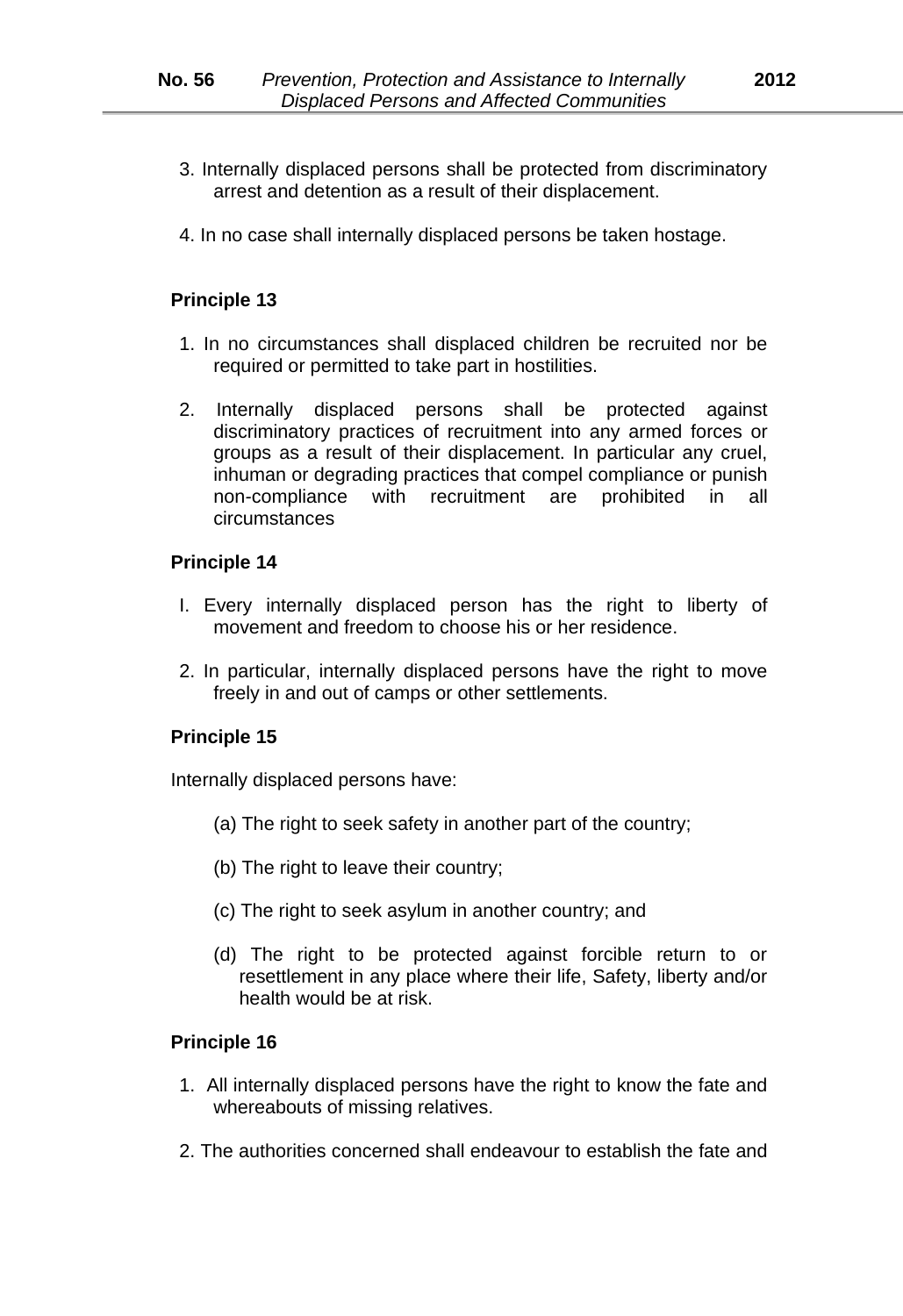whereabouts of internally displaced persons reported missing, and cooperate with relevant international organizations engaged in this task. They shall inform the next of kin on the progress of the investigation and notify them of any result.

- 3. The authorities concerned shall endeavour to collect and identify the mortal remains of those deceased, prevent their despoliation or mutilation, and facilitate the return of those remains to the next of kin or dispose of them respectfully.
- 4. Grave sites of internally displaced persons should be protected and respected in all circumstances. Internally displaced persons should have the right of access to the grave sites of their deceased relatives.

#### **Principle 17**

- 1. Every human being has the right to respect of his or her family life.
- 2. To give effect to this right for internally displaced persons, family members who wish to remain together shall be allowed to do so.
- 3. Families which are separated by displacement should be reunited as quickly as possible. All appropriate steps shall be taken to expedite the reunion of such families, particularly when children are involved. The responsible authorities shall facilitate inquiries made by family members and encourage and cooperate with the work of humanitarian organizations engaged in the task of family reunification.
- 4. Members of internally displaced families whose personal liberty has been restricted by internment or confinement in camps shall have the right to remain together.

- 1. All internally displaced persons have the right to an adequate standard of living.
- 2. At the minimum, regardless of the circumstances, and without discrimination, competent authorities shall provide internally displaced persons with and ensure safe access to:
	- (a) Essential food and potable water;
	- (b) Basic shelter and housing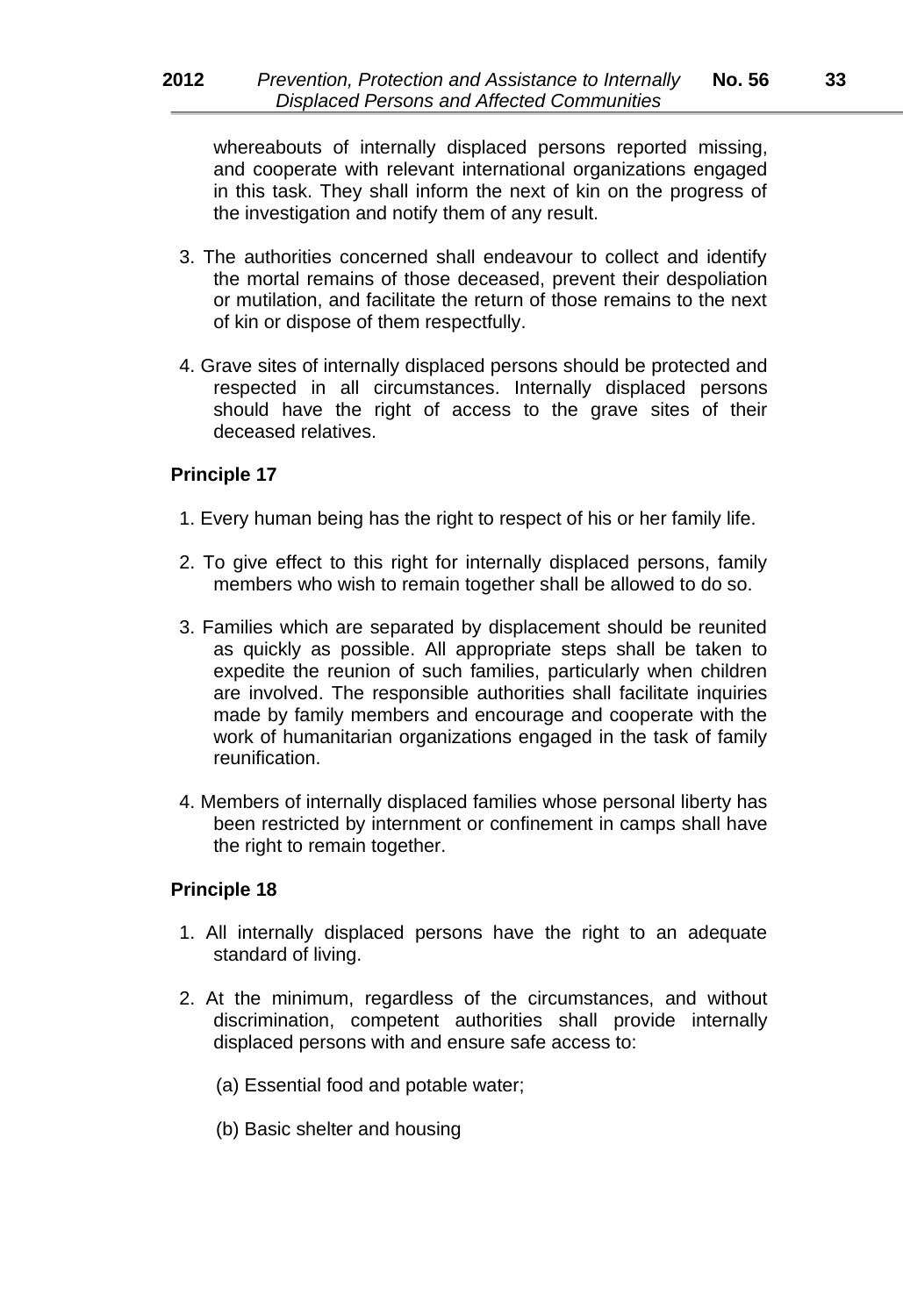- (c) Appropriate clothing: and
- (d) Essential medical services and sanitation.
- 3. Special efforts should be made to ensure the full participation of women in the planning and distribution of these basic supplies.

- 1. All wounded and sick internally displaced persons as well as those with disabilities shall receive to the fullest extent practicable and with the least possible delay, the medical care and attention they require, without distinction on any grounds other than medical ones. When necessary, internally displaced persons shall have access to psychological and social services.
- 2. Special attention should be paid to the health needs of women, including access to female health care providers and services, such as reproductive health care, as well as appropriate counselling for victims of sexual and other abuses.
- 3. Special attention should also be given to the prevention of contagious and infectious diseases, including AIDS, among internally displaced persons.

- 1. Every human being has the right to recognition everywhere as a person before the law.
- 2. To give effect to this right for internally displaced persons, the authorities concerned shall issue to them all documents necessary for the enjoyment and exercise of their legal rights, such as passports, personal identification documents, birth certificates and marriage certificates. In particular, the authorities shall facilitate the issuance of new documents or the replacement of documents lost in the course of displacement, without imposing unreasonable conditions, such as requiring the return to one's area of habitual residence in order to obtain these or other required documents.
- 3. Women and men shall have equal rights to obtain such necessary documents and shall have the right to have such documentation issued in their own names.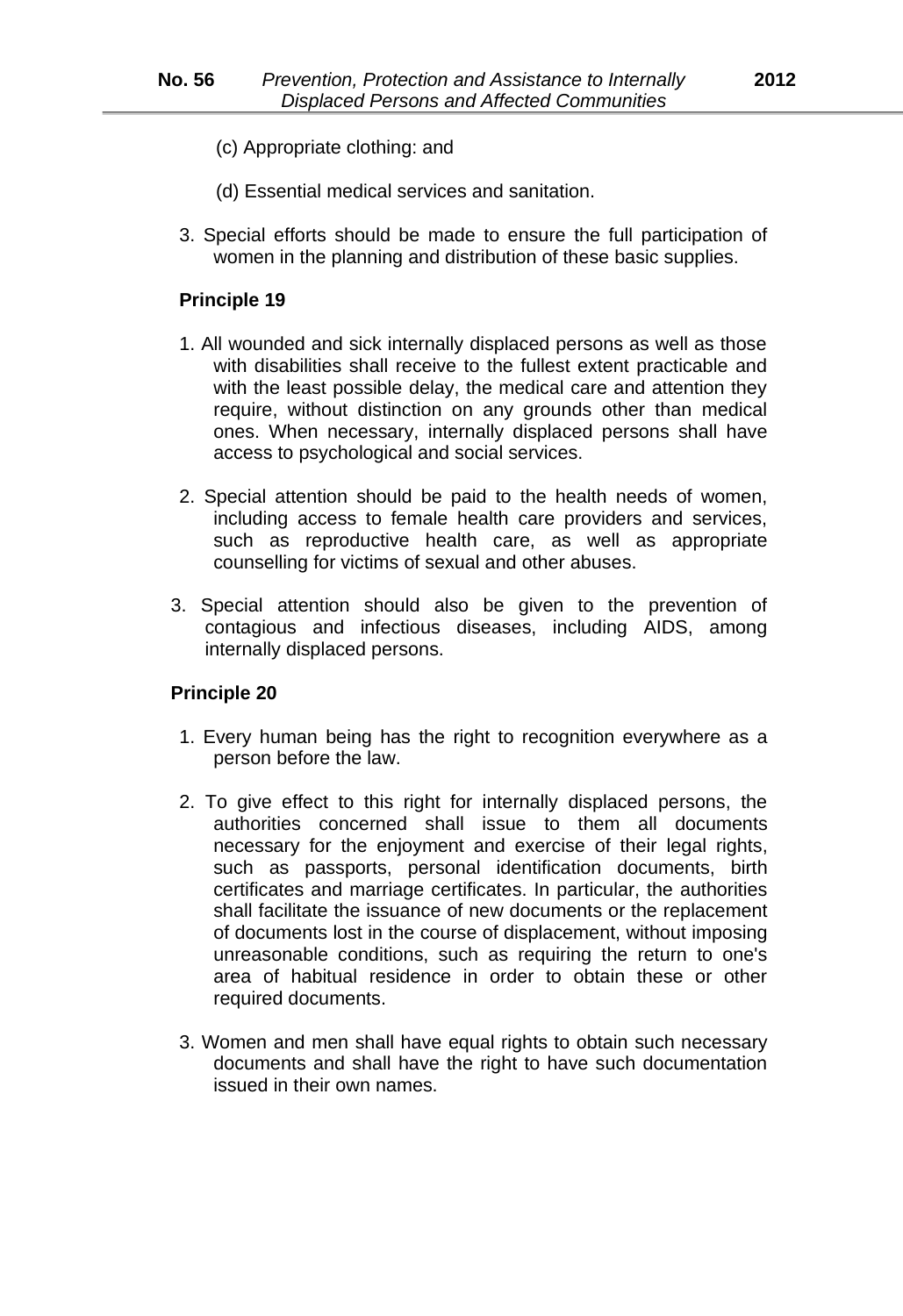- 1. No one shall be arbitrarily deprived of property and possessions.
- 2. The property and possessions of internally displaced persons shall in all circumstances be protected, in particular, against the following acts:
	- (a) Pillage;
	- (b) Direct or indiscriminate attacks or other acts of violence;
	- (c) Being used to shield military operations or objectives
	- (d) Being made the object of reprisal; and
	- (e) Being destroyed or appropriated as a form of collective punishment.
- 3. Property and possessions left behind by internally displaced persons should be protected against destruction and arbitrary and illegal appropriation, occupation or use.

- 1. Internally displaced persons, whether or not they are living in camps, shall not be discriminated against as a result of their displacement in the enjoyment of the following rights:
	- (a) The rights to freedom of thought, conscience, religion or belief, opinion and expression;
	- (b) The right to seek freely opportunities for employment and to participate in economic activities;
	- (c) The right to associate freely and participate equally in community affairs;
	- (d) The right to vote and to participate in governmental and public affairs, including the right to have access to the means necessary to exercise this right; and
	- (e) The right to communicate in a language they understand.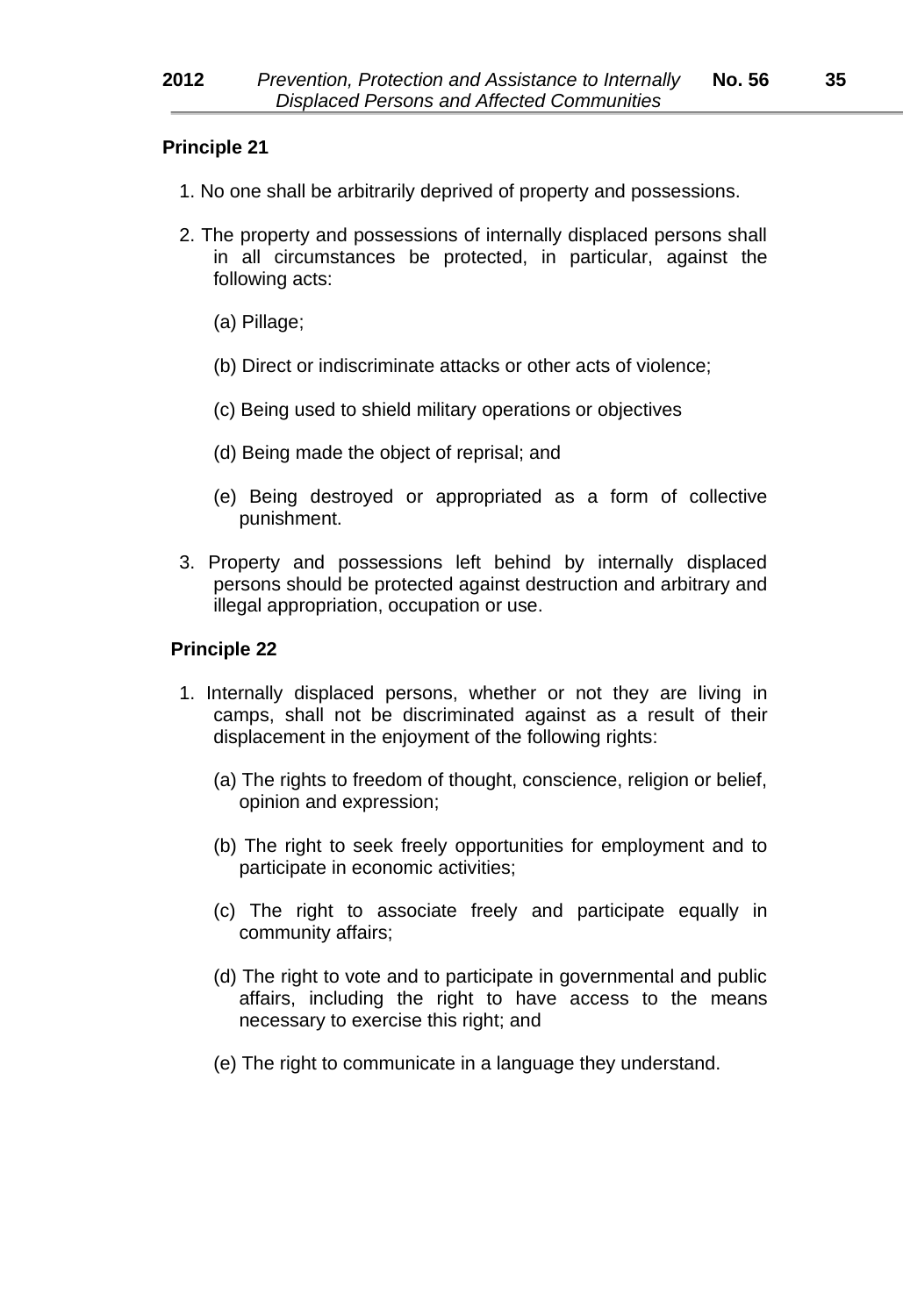1. Every human being has the right to education.

2. To give effect to this right for internally displaced persons, the authorities concerned shall ensure that such persons, in particular displaced children, receive education which shall be free and compulsory at the primary level. Education should respect their cultural identity, language and religion.

3. Special efforts should be made to ensure the full and equal participation of women and girls in educational programmes.

4. Education and training facilities shall be made available to internally displaced persons, in particular adolescents and women, whether or not living in camps, as soon as conditions permit.

Section IV. Principles Relating to Humanitarian Assistance

#### **Principle 24**

1. All humanitarian assistance shall be carried out in accordance with the principles of humanity and impartiality and without discrimination.

2. Humanitarian assistance to internally displaced persons shall not be diverted, in particular for political or military reasons.

#### **Principle 25**

1. The primary duty and responsibility for providing humanitarian assistance to internally displaced persons lies with national authorities.

2. International humanitarian organizations and other appropriate actors have the right to offer their services M support of the internally displaced. Such an offer shall not be regarded as an unfriendly act or an interference in a State's internal affairs and shall be considered in good faith. Consent thereto shall not be arbitrarily withheld, particularly when authorities concerned are unable or unwilling to provide the required humanitarian assistance

3. All authorities concerned shall grant and facilitate the free passage of humanitarian assistance and grant persons engaged in the provision of such assistance rapid and unimpeded access to the internally displaced.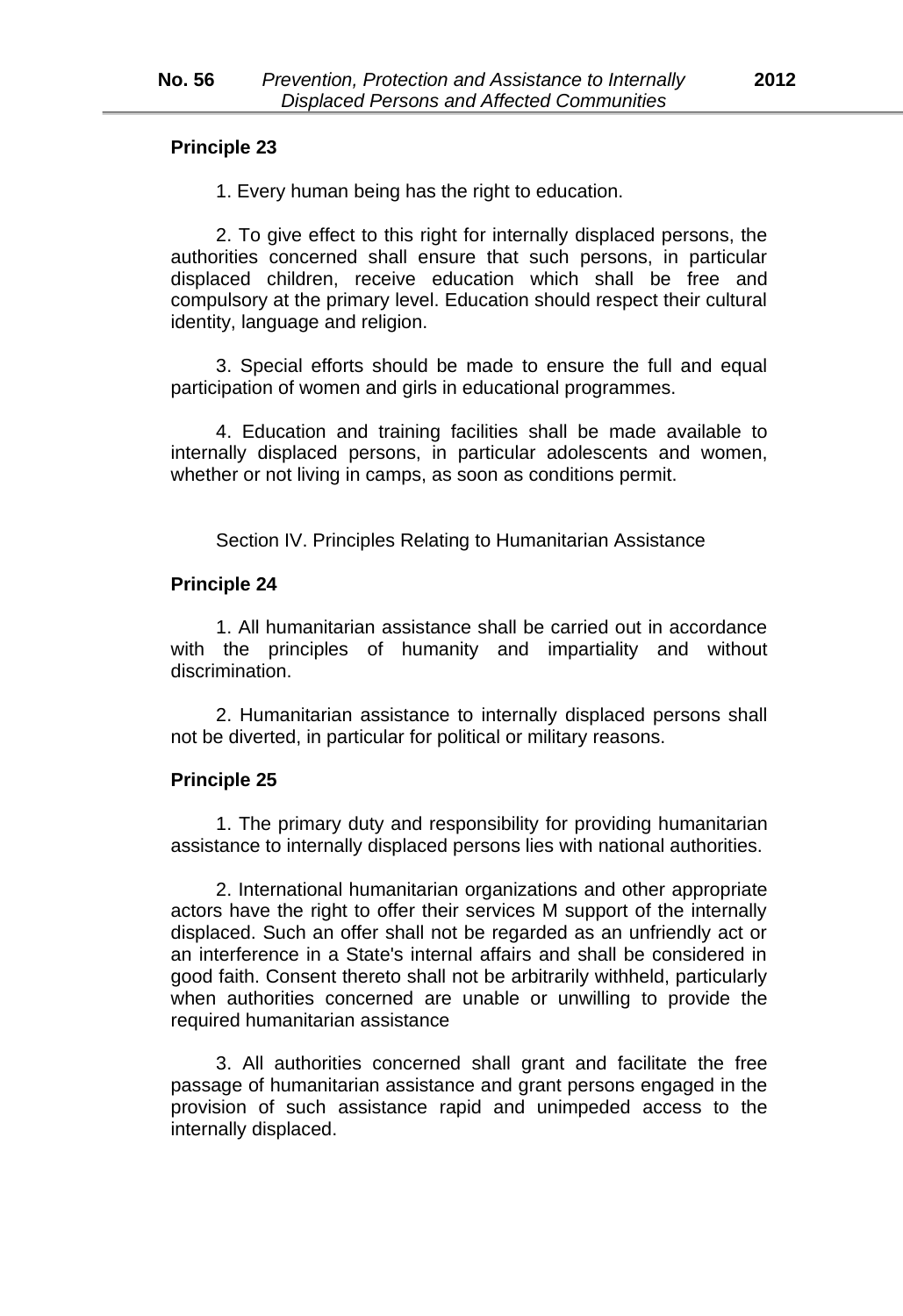Persons engaged in humanitarian assistance, their transport and supplies shall be respected and protected. They shall not be the object of attack or other acts of violence.

#### **Principle 27**

1. International humanitarian organizations and other appropriate actors when providing assistance should give due regard to the protection needs and human rights of internally displaced persons and take appropriate measures in this regard. In so doing, these organizations and actors should respect relevant international standards and codes of conduct.

2. The preceding paragraph is without prejudice to the protection responsibilities of international organizations mandated for this purpose, whose services may be offered or requested by States.

# Section V. Principles Relating to Return, Resettlement and **Reintegration**

#### **Principle 28**

1. Competent authorities have the primary duty and responsibility to establish conditions, as well as provide the means, which allow internally displaced persons to return voluntarily, in safety and with dignity, to their homes or places of habitual residence, or to resettle voluntarily in another part of the country. Such authorities shall endeavour to facilitate the reintegration of returned or resettled internally displaced persons.

2. Special efforts should be made to ensure the full participation of internally displaced persons in the planning and management of their return or resettlement and reintegration.

# **Principle 29**

1. Internally displaced persons who have returned to their homes or places of habitual residence or who have resettled in another part of the country shall not be discriminated against as a result of their having been displaced. They shall have the right to participate fully and equally in public affairs at all levels and have equal access to public services.

2. Competent authorities have the duty and responsibility to assist returned and/or resettled internally displaced persons to recover, to the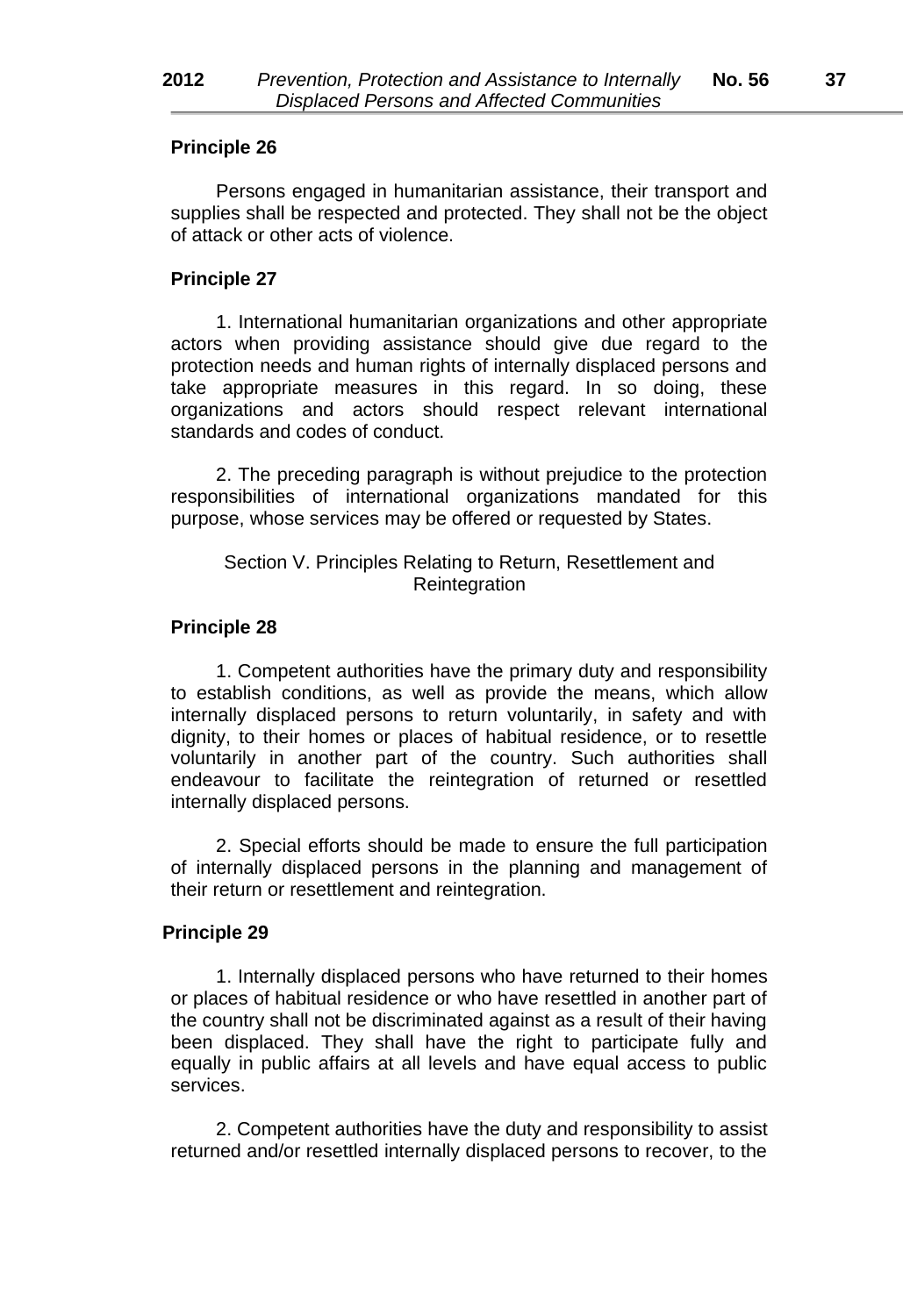extent possible, their property and possessions which they left behind or were dispossessed of upon their displacement. When recovery of such property and possessions is not possible, competent authorities shall provide or assist these persons in obtaining appropriate compensation or another form of just reparation.

# **Principle 30**

All authorities concerned shall grant and facilitate for international humanitarian organizations and other appropriate actors, in the exercise of their respective mandates, rapid and unimpeded access to internally displaced persons to assist in their return or resettlement and reintegration.

# **THIRD SCHEDULE** (s.12(6))

# **CONDUCT OF BUSSINESS AND AFFAIRS OF THE COMMITTEE**

#### **Tenure of office.**

1. (1) The members of the Committee referred to in section 12 (3) (k) and (1) shall, subject to the provisions of this Schedule, hold office for a period of three years, on such terms and conditions as may be specified in the instrument of appointment, but shall be eligible for reappointment for one further term.

(2) No person shall be eligible to be appointed as a member of the Committee under section 12 (3) (k) and (1) of the Act if such person—

- (a) does not fulfill the requirements of integrity set out in chapter six of the Constitution;
- (b) is an undischarged bankrupt;
- (c) is a person who, in Kenya or elsewhere, has been sentenced to imprisonment without the option of a fine and who has not received a pardon therefor.

(3) Any such person who knowingly acts or sits as a member of the Committee thereof whilst so disqualified commits an offence and liable to a fine not exceeding one hundred thousand shillings.

#### **Vacation of office.**

2. (1) A member of the Committee other than an ex*-*officio member may—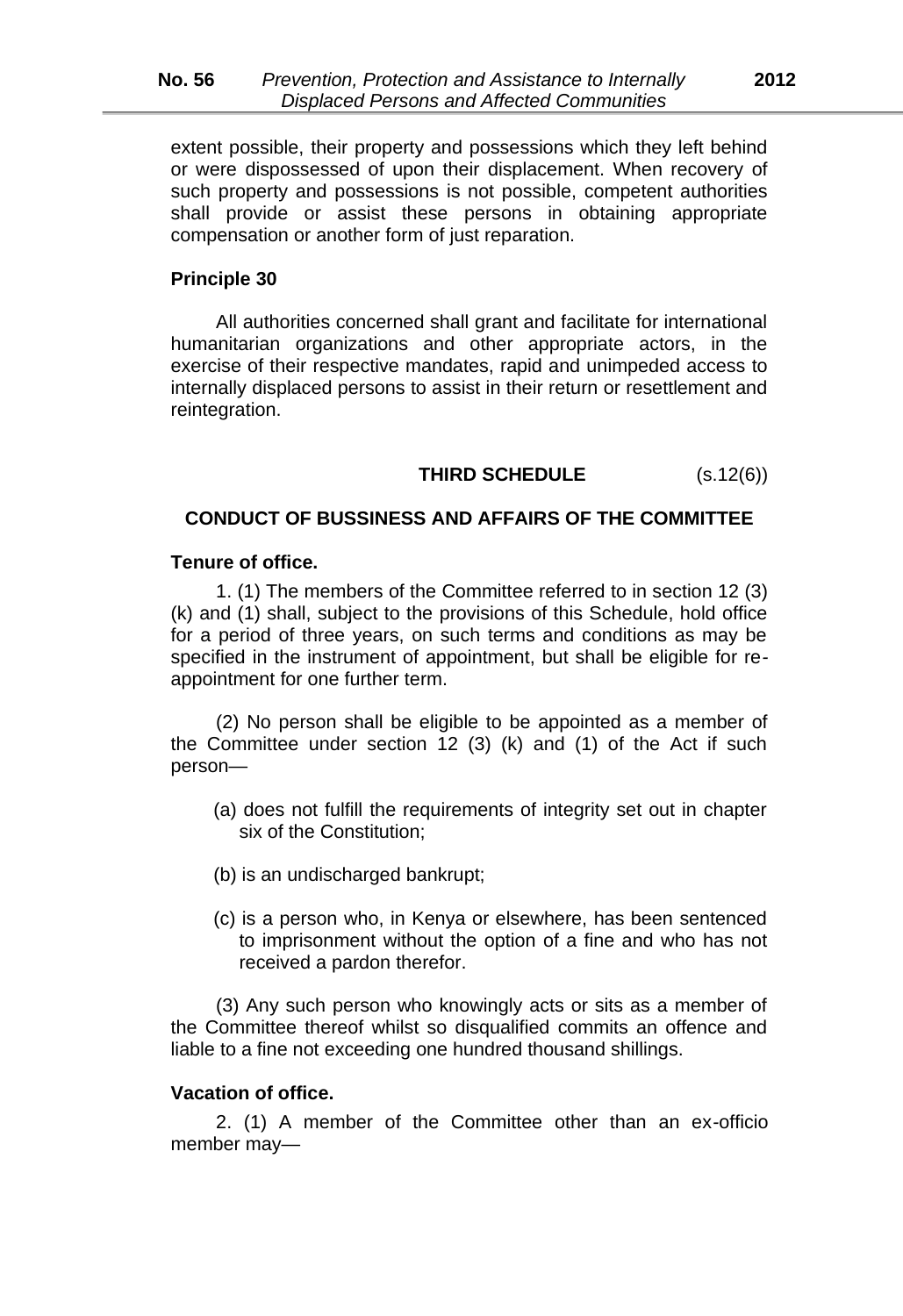- (a) at any time resign from office by notice in writing to the President in the case of the Chairperson and to the Cabinet Secretary in the case of a member;
- (b) be removed from office by the Cabinet Secretary on recommendation of the Committee if the member—
	- (i) commits a serious violation of this Act or any other law, including a contravention of Chapter Six of the Constitution;
	- (ii) has been absent from three consecutive meetings of the Committee without its permission;
		- (iii) is convicted of a criminal offence that amounts to a felony under the Laws of Kenya;
	- (iv) is incapacitated by prolonged physical or mental illness for a period exceeding six months; or
	- (v) is otherwise unable or unfit to discharge his functions.

#### **Meetings.**

3. (1) The Committee shall meet not less than six times in every financial year and not more than two months shall elapse between the date of one meeting and the date of the next meeting.

(2) Notwithstanding subparagraph (1), the Chairperson may, and upon requisition in writing by at least a third of all the members, convene a special meeting of the Committee at any time for the transaction of the business of the Committee.

(3) Unless three quarters of the total members of the Committee otherwise agree, at least fourteen days' written notice of every meeting of the Committee shall be given to every member of the Committee.

(4) The quorum for the conduct of the business of the Committee shall be half of the total members including the Chairperson or the person presiding.

(5) The Chairperson shall preside at every meeting of the Committee but the members present shall elect one of their member to preside whenever the Chairperson is absent, and the person so elected shall have all the powers of the Chairperson with respect to that meeting and the business transacted thereat.

(6) Unless a unanimous decision is reached, a decision on any matter before the Committee shall be by a majority of the votes of the members present and voting, and in case of an equality of votes, the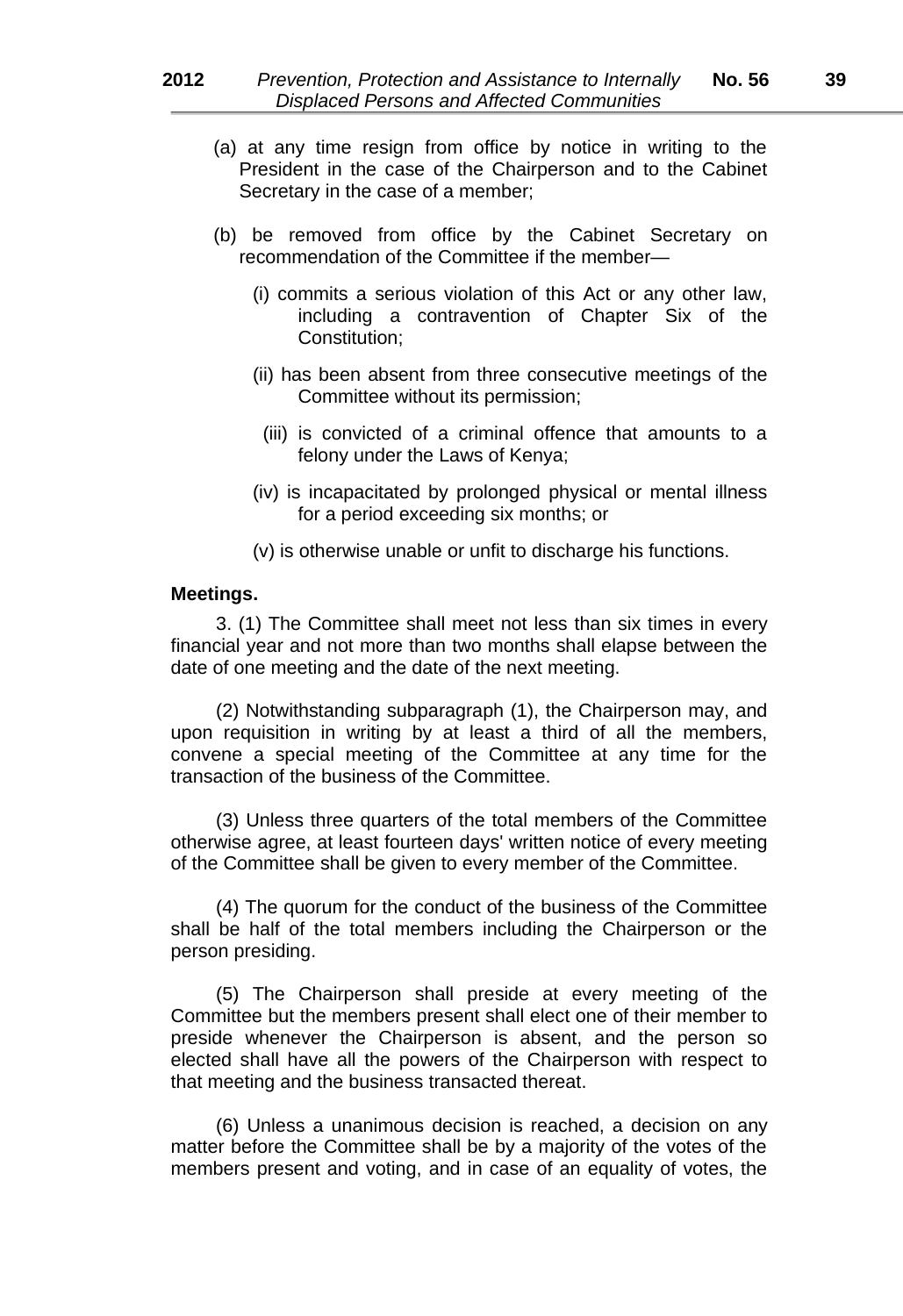Chairperson or the person presiding shall have a casting vote.

(7) Subject to subparagraph (4), no proceedings of the Committee shall be invalid by reason only of a vacancy among the members thereof

(8) Subject to the provisions of this Schedule, the Committee may determine its own procedure and the procedure for any committee of the Committee and for the attendance of other persons at its meetings and may make standing orders in respect thereof.

#### **Secretariat.**

4. The Government Department for the time being responsible for matters relating to internal displacement shall be responsible for*—*

- (a) providing administrative support to the Committee;
- (b) the custody and keeping of the minutes of the proceedings of the Committee and all other records o 'he Committee;
- (c) such other functions as may be assigned by the Cabinet Secretary and the Committee.

# **Sub committees.**

- 5. (1) The Committee may establish
- (a) such subcommittees at the national level; and
- (b) such subcommittees at the county level,

as it may deem appropriate to perform such functions and responsibilities as it may determine.

(2) The composition of the county sub*-*committees shall, to the extent possible, reflect that of the Committee.

(3) The Committee shall appoint the chairperson of a subcommittee established under subparagraph (1) from amongst its members.

(4) The Committee may where it deems appropriate, co*-*opt any person to attend the deliberations of any of its committees.

# **Disclosure of interest.**

6. (1) A member who has an interest in any contract, or other matter present at a meeting shall at the meeting and as soon as